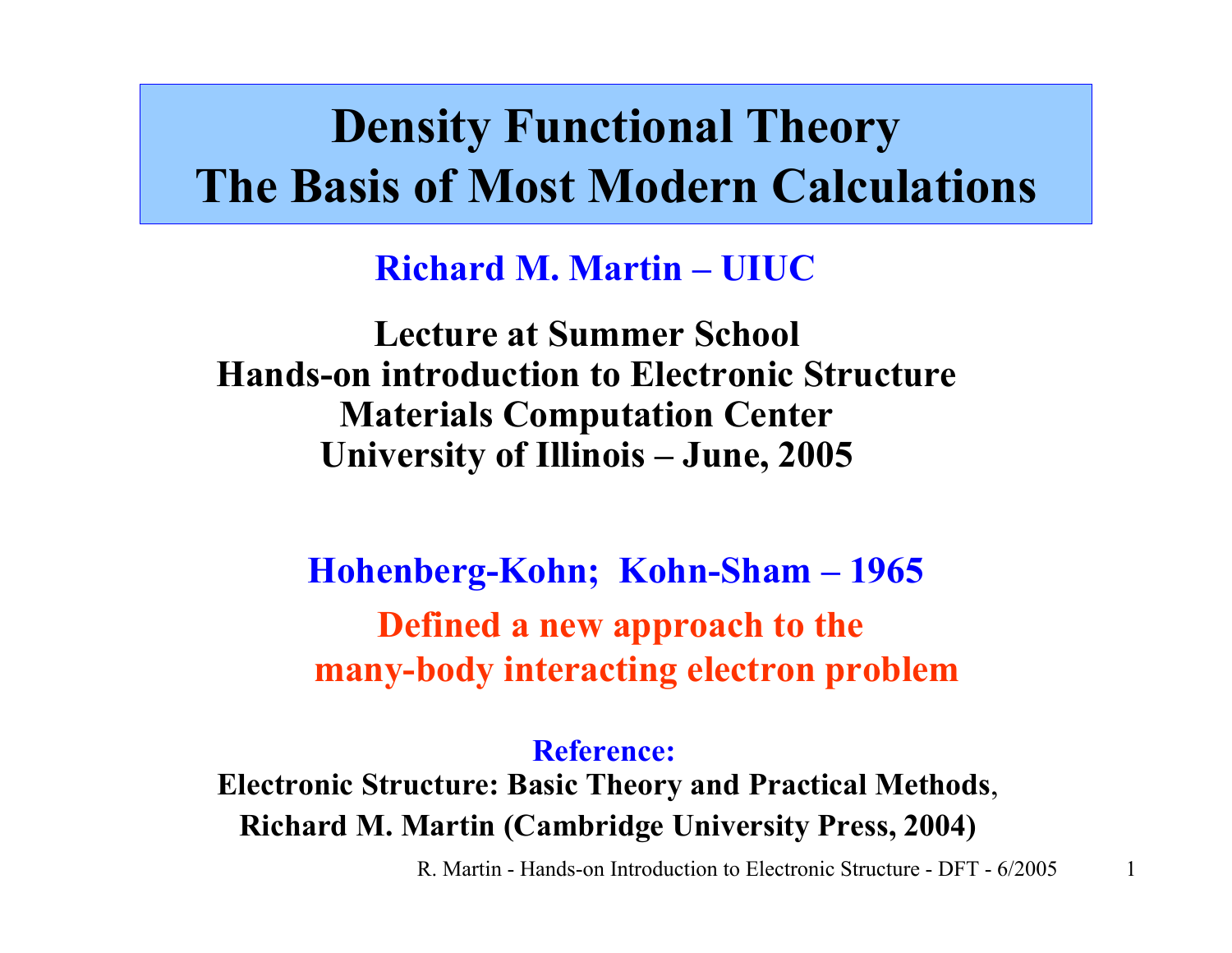### The Fundamental Hamiltonian

### **Interacting electrons in an external potential**

$$
\hat{H} = -\sum_{i} \frac{\hbar^2}{2m_e} \nabla_i^2 + \sum_{i, I} \frac{Z_I e^2}{|\mathbf{r}_i - \mathbf{R}_I|} + \frac{1}{2} \sum_{i \neq j} \frac{e^2}{|\mathbf{r}_i - \mathbf{r}_j|}
$$
\n
$$
-\sum_{I} \sum_{I} \frac{\hbar^2}{2M_I} \nabla_I^2 + \frac{1}{2} \sum_{I \neq J} \frac{Z_I Z_J e^2}{|\mathbf{R}_I - \mathbf{R}_J|}
$$

- $\bullet$  Only one small term: The kinetic energy of the nuclei
- If we omit this term, the nuclei are a fixed external potential acting on the electrons
- $\bullet$  The final term is essential for charge neutrality but is a classical term that is added to the electronic part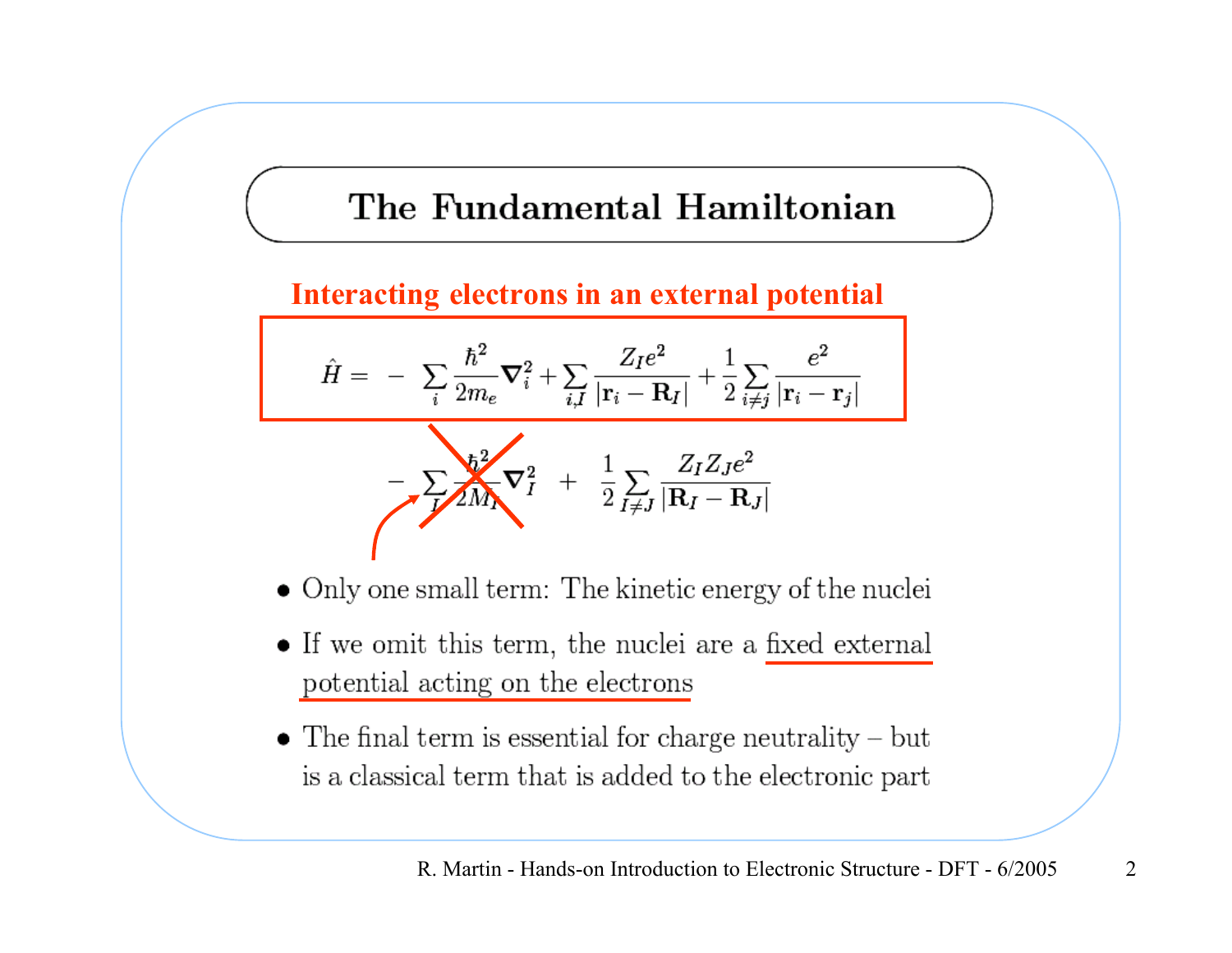### Many-Body Electron Problem

The many-electron wavefunction is a function in  $3N$ dimensional space

$$
\Psi = \Psi(\mathbf{r}_1, \mathbf{r}_2, \dots, \mathbf{r}_N) \tag{2}
$$

The total energy is the expectation value

$$
E = \frac{\langle \Psi | \hat{H} | \Psi \rangle}{\langle \Psi | \Psi \rangle} \equiv \langle \hat{H} \rangle = \langle \hat{T} \rangle + \langle \hat{V}_{int} \rangle + \int d^3 r V_{ext}(\mathbf{r}) n(\mathbf{r}). \tag{3}
$$

The ground state wavefunction  $\Psi_0$  is the state with lowest energy that obeys the symmetries of the particles and conservation laws.

$$
E_0 = \min \frac{\langle \Psi | \hat{H} | \Psi \rangle}{\langle \Psi | \Psi \rangle} \tag{4}
$$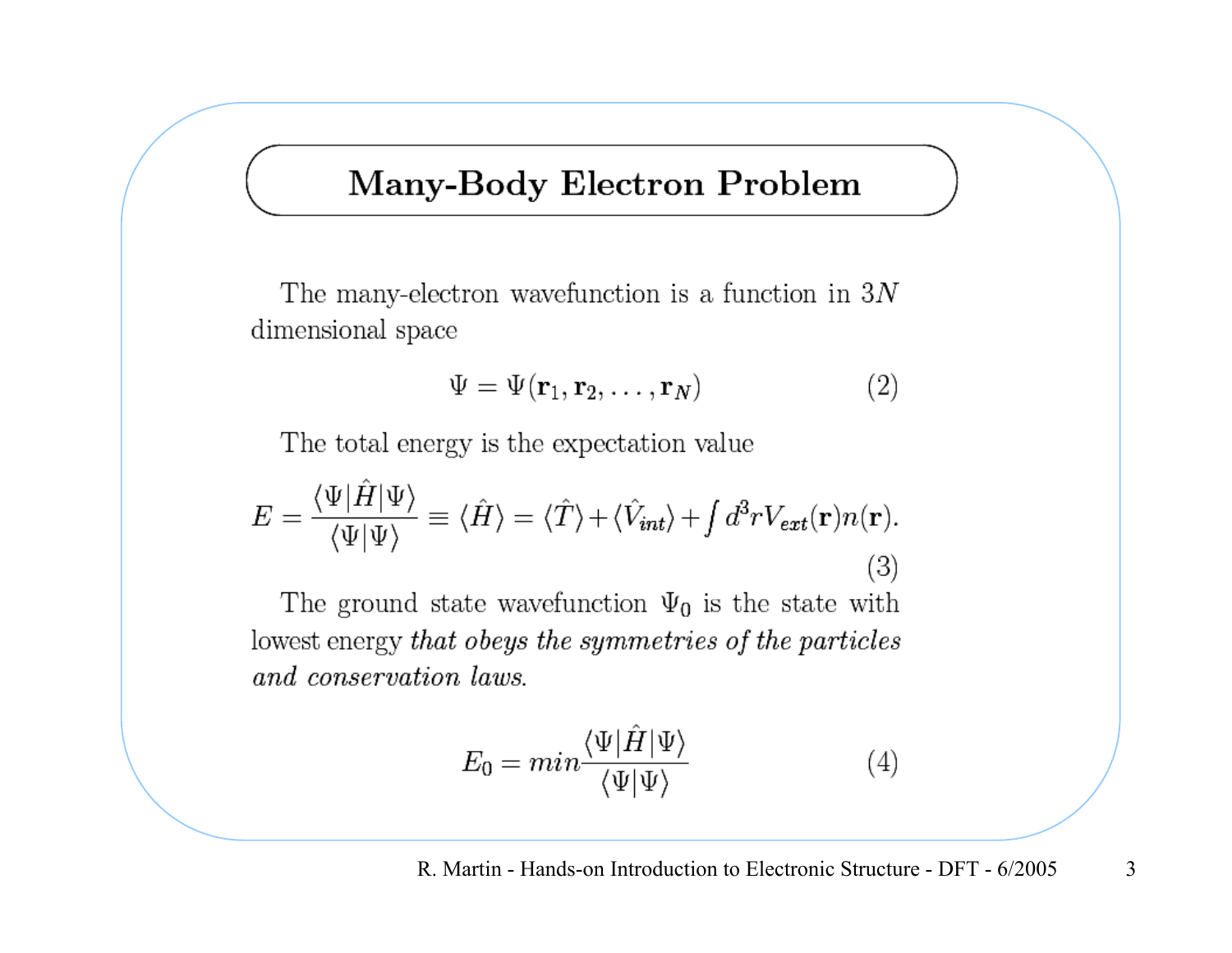### **The basis of most modern calculations Density Functional Theory (DFT)**

 $\bullet$ Hohenberg-Kohn (1964)

$$
V_{ext}(\mathbf{r}) \underset{\Downarrow}{\underbrace{\left(\frac{\text{HK}}{\left(\text{}}\right)\right)}} n_0(\mathbf{r})
$$
  

$$
\psi_i(\{\mathbf{r}\}) \Rightarrow \psi_0(\{\mathbf{r}\})
$$

- All properties of the many-body system are determined by the ground state density  $n_0(r)$
- $\bullet$ Each property is a functional of the ground state density  $n_0(r)$  which is written as  $f[n_0]$
- A functional f  $[n_0]$  maps a function to a result:  $n_0(r) \rightarrow f$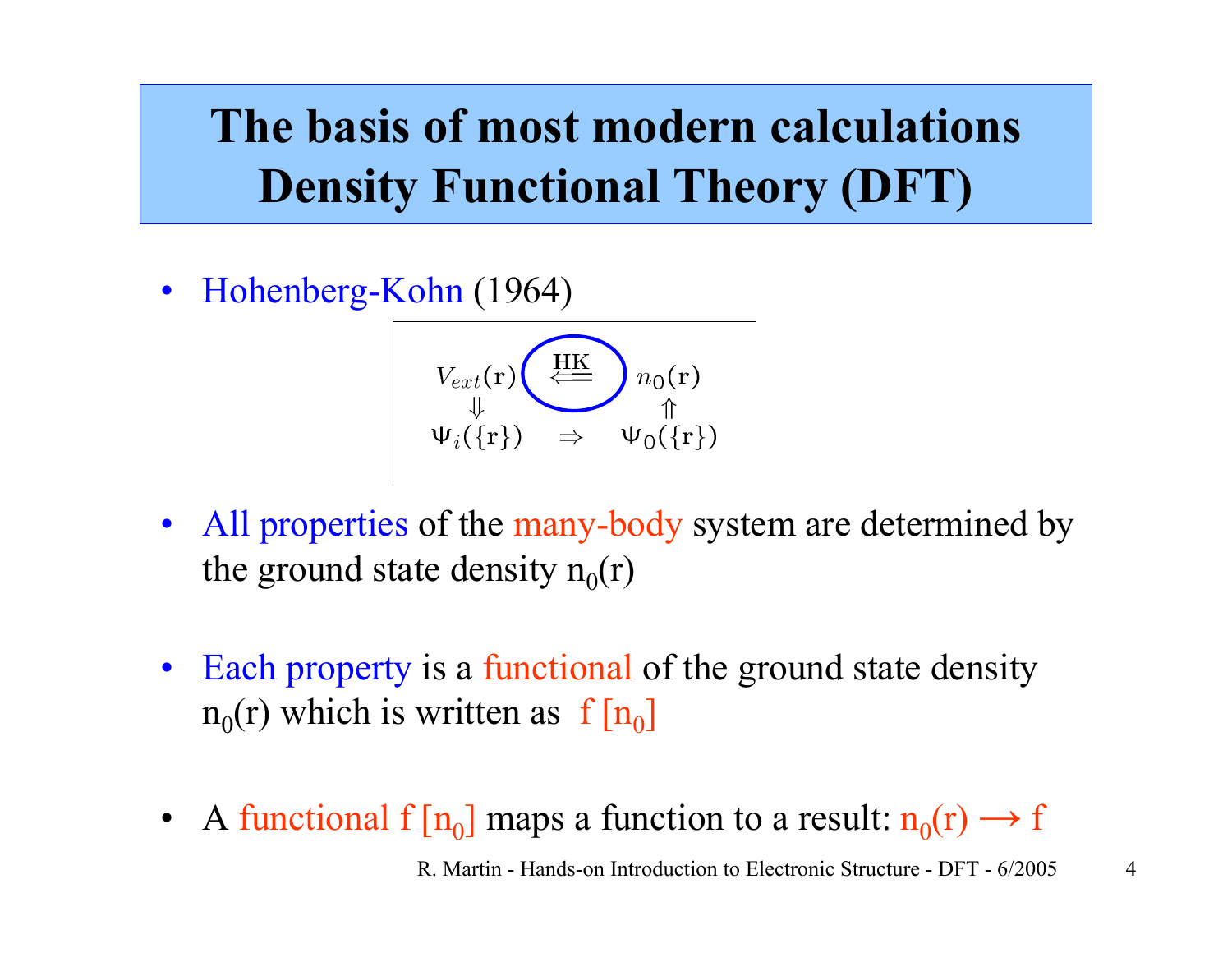## **The Hohenberg-Kohn Theorems**

• Theorem I: For any system of electrons in an external potential  $V_{ext}(\mathbf{r})$ , that potential is determined uniquely, except for a constant, by the ground state density  $n(\mathbf{r})$ .

Corollary I: Since the hamiltonian is thus fully determined, except for a constant shift of the energy, the full many-body wavefunction and all other properties of the system are also completely determined!

 $n_0(r) \rightarrow V_{ext}(r)$  (except for constant)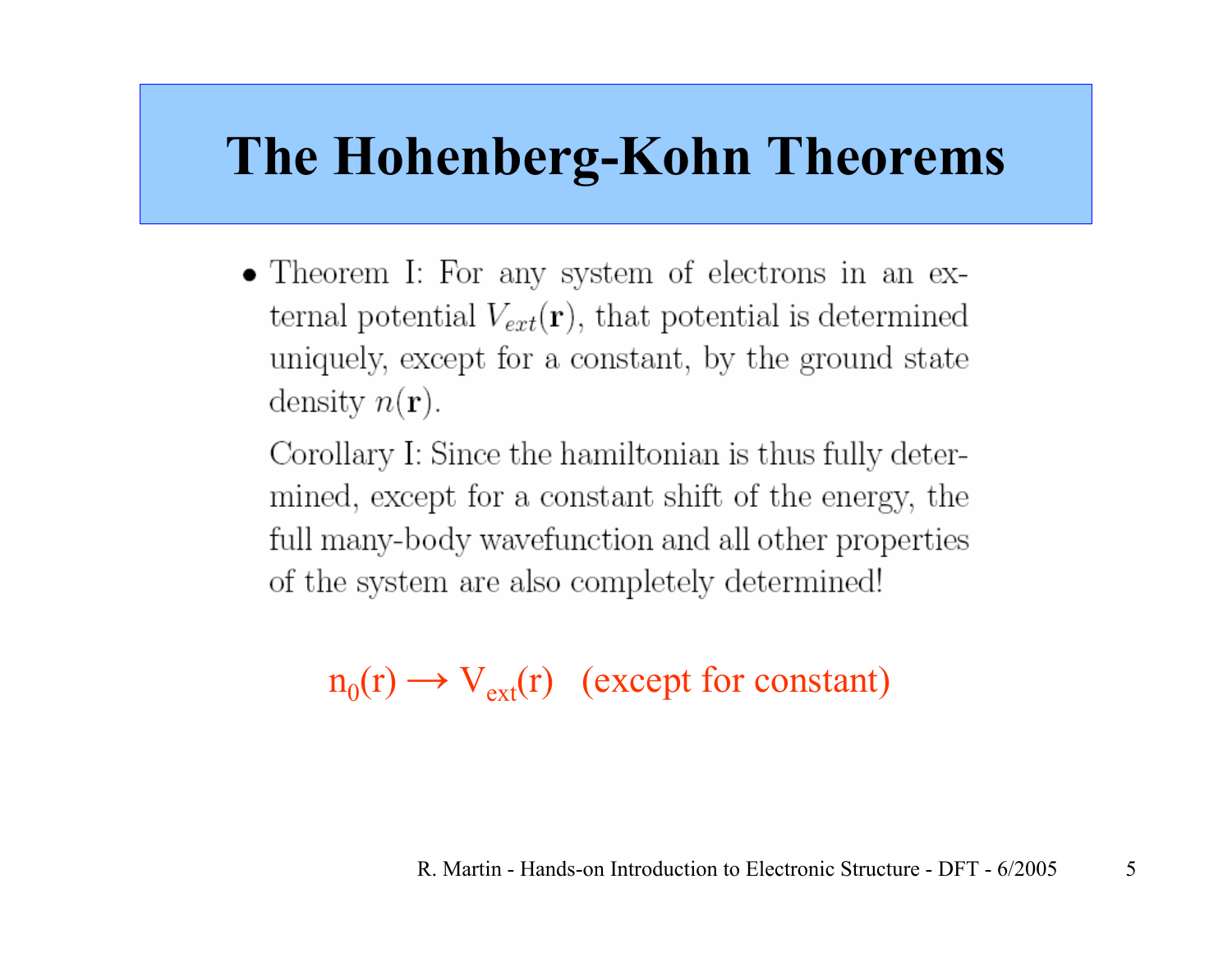## **The Hohenberg-Kohn Theorems**

• Theorem II: A *universal functional* for the energy  $E[n]$  of the density  $n(\mathbf{r})$  can be defined for all electron systems. The exact ground state energy is the global minimum for a given  $V_{ext}(\mathbf{r})$ , and the density  $n(\mathbf{r})$ which minimizes this functional is the exact ground state density.

Corollary II: The functional  $E[n]$  alone is sufficient to determine the exact ground state energy and density. Excited states of the electrons must be determined by other means.

Minimizing E[n] for a given  $V_{ext}(r) \rightarrow n_0(r)$  and E In principle, one can find all other properties and they are functionals of  $n_0(r)$ .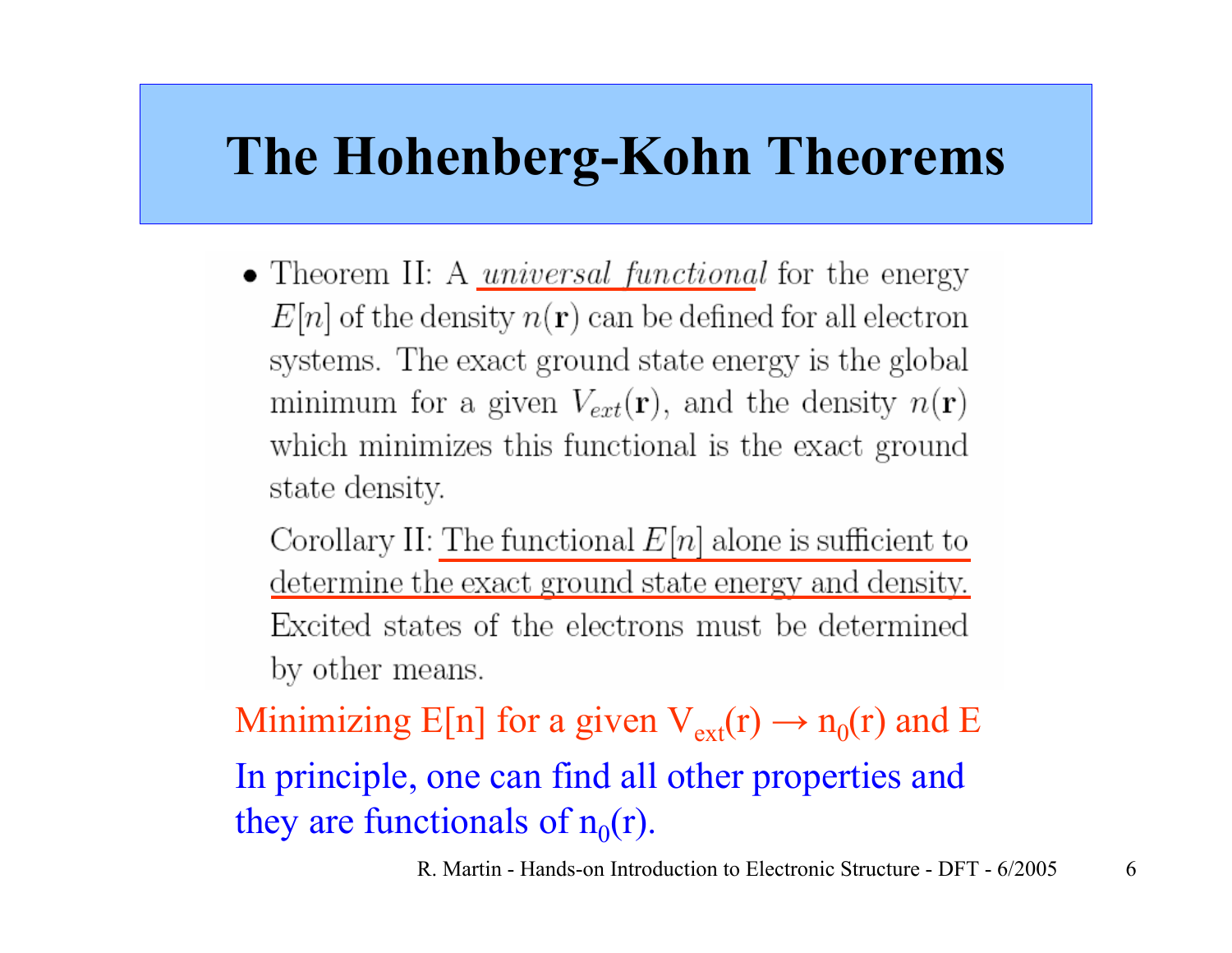### **The Hohenberg-Kohn Theorems - Proof**

Proof of Theorem I:

Suppose that there were two different external potentials  $V_{ext}^{(1)}(\mathbf{r})$  and  $V_{ext}^{(2)}(\mathbf{r})$  with the same ground state density  $n(\mathbf{r})$ . The two external potentials lead to two different hamiltonians,  $\hat{H}^{(1)}$  and  $\hat{H}^{(2)}$ , which have different ground state wavefunctions,  $\Psi^{(1)}$  and  $\Psi^{(2)}$ , which are hypothesized to have the same density  $n(\mathbf{r})$ . Then:

$$
E^{(1)} = \langle \Psi^{(1)} | \hat{H}^{(1)} | \Psi^{(1)} \rangle < \langle \Psi^{(2)} | \hat{H}^{(1)} | \Psi^{(2)} \rangle.
$$
 (6)

which leads to

$$
E^{(1)} < E^{(2)} + \int d^3r \{ V_{ext}^{(1)}(\mathbf{r}) - V_{ext}^{(2)}(\mathbf{r}) \} n(\mathbf{r}). \tag{7}
$$

But changing the labels leads to

$$
E^{(2)} < E^{(1)} + \int d^3r \{ V_{ext}^{(2)}(\mathbf{r}) - V_{ext}^{(1)}(\mathbf{r}) \} n(\mathbf{r}). \tag{8}
$$

which is a contradiction!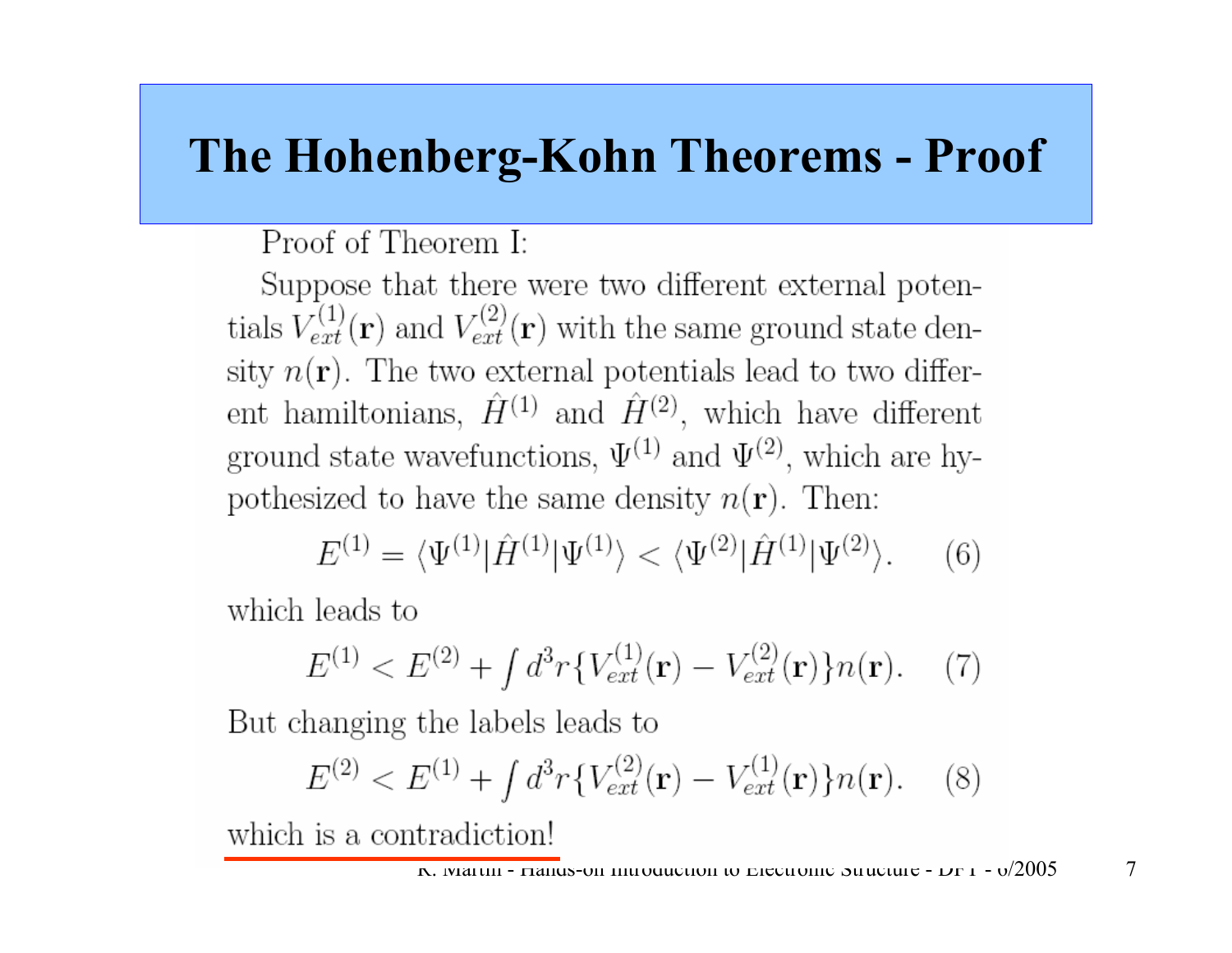### **The Hohenberg-Kohn Theorems - Continued**

- $\bullet$ Generalization by Levy and Lieb
	- Recast as a two step process
		- Consider all many-body wavefunctions  $\Psi$  with the same density
		- First, minimize for a given density **n**
		- Next, minimize **n** to find density with lowest energy  $n_0$
- $\bullet$ What is accomplished by the Hohenberg-Kohn theorems?
- •**Existence proofs**
- $\bullet$ **A Nobel prize for this???**
- • **The genius is the next step – to realize that this provides a new way to approach the many-body problem**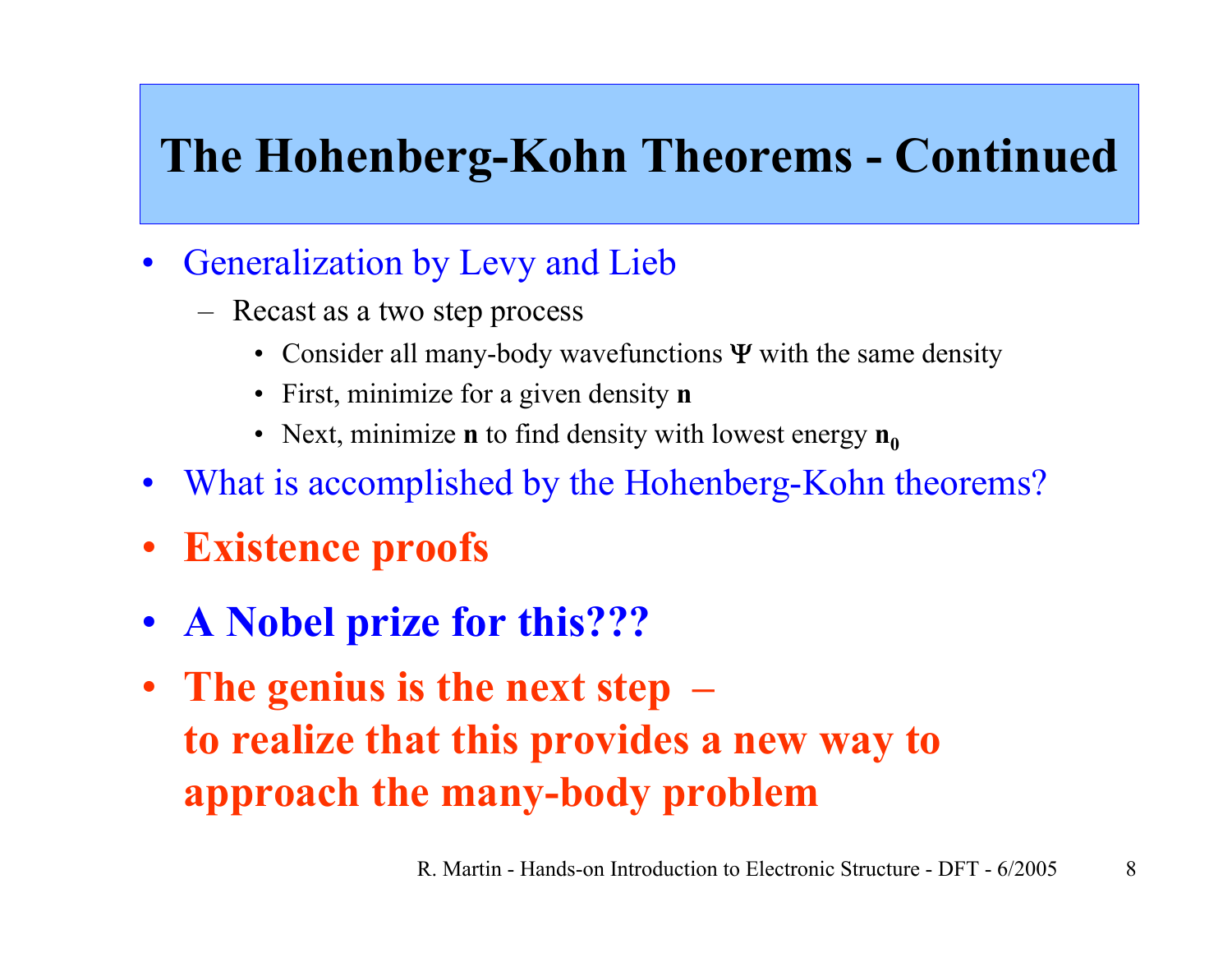### **The Kohn-Sham Ansatz**

- Kohn-Sham (1965) Replace original many-body problem with an independent electron problem – that can be solved!
- The ground state density is required to be the same as the exact density

$$
n_0(\mathbf{r}) = \sum_{\sigma} \sum_{i=1} |\psi_i^{\sigma}(\mathbf{r})|^2,
$$

$$
V_{ext}(\mathbf{r}) \stackrel{HK}{\Leftarrow} n_0(\mathbf{r}) \stackrel{KS}{\Leftarrow} n_0(\mathbf{r}) n_0(\mathbf{r}) \stackrel{HK_0}{\Rightarrow} V_{KS}(\mathbf{r})
$$
  

$$
\Psi_i(\{\mathbf{r}\}) \Rightarrow \Psi_0(\{\mathbf{r}\}) \qquad \psi_{i=1,N_e}(\mathbf{r}) \Leftarrow \psi_i(\mathbf{r})
$$

•Only the ground state density and energy are required to be the same as in the original many-body system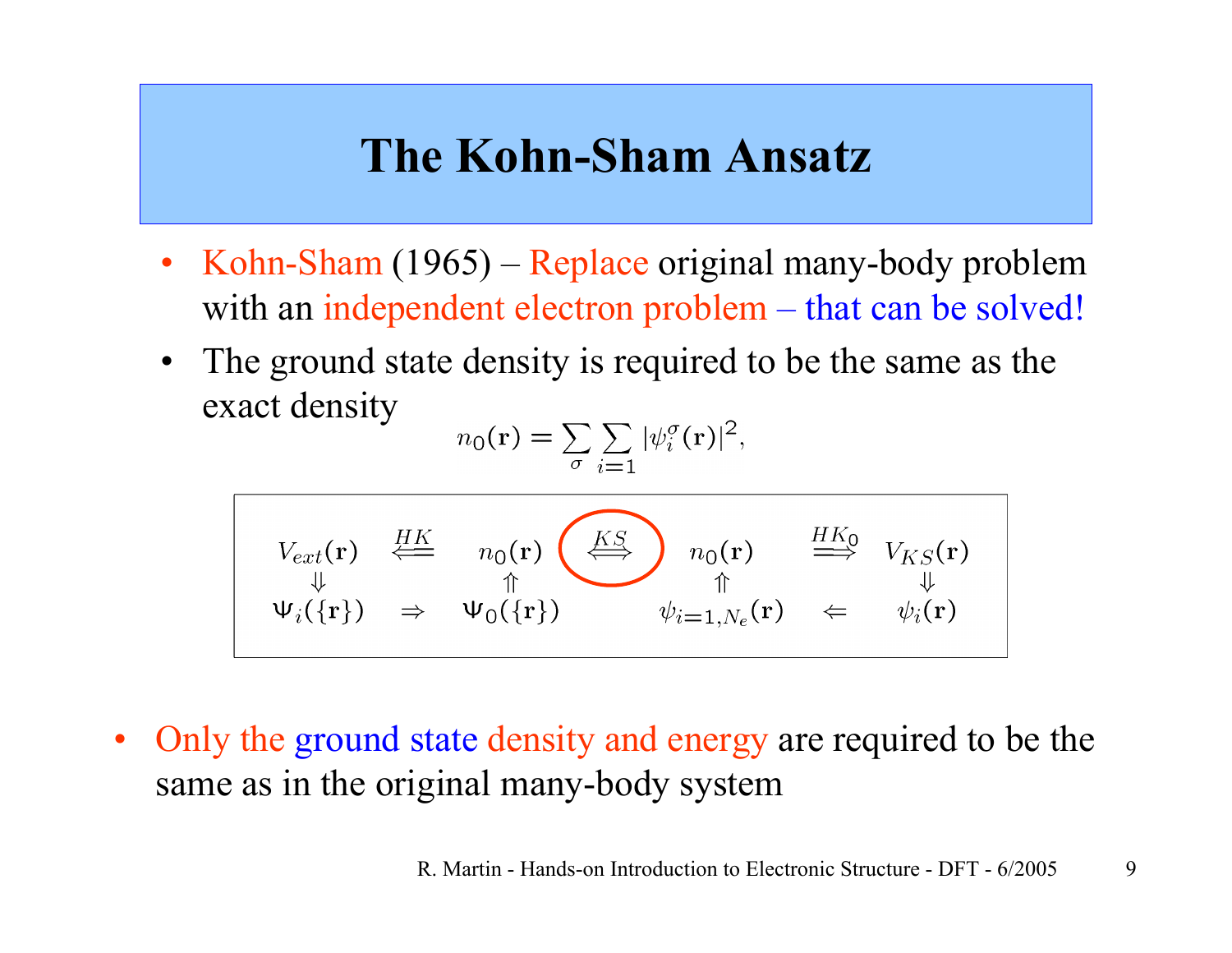### **The Kohn-Sham Ansatz II**

- •From Hohenberg-Kohn the ground state energy is a functional of the density  $E_0[n]$ , minimum at n =  $n_0$
- •From Kohn-Sham

$$
n_0(\mathbf{r}) = \sum_{\sigma} \sum_{i=1} |\psi_i^{\sigma}(\mathbf{r})|^2,
$$



 $\bullet$ **The new paradigm – find useful, approximate functionals**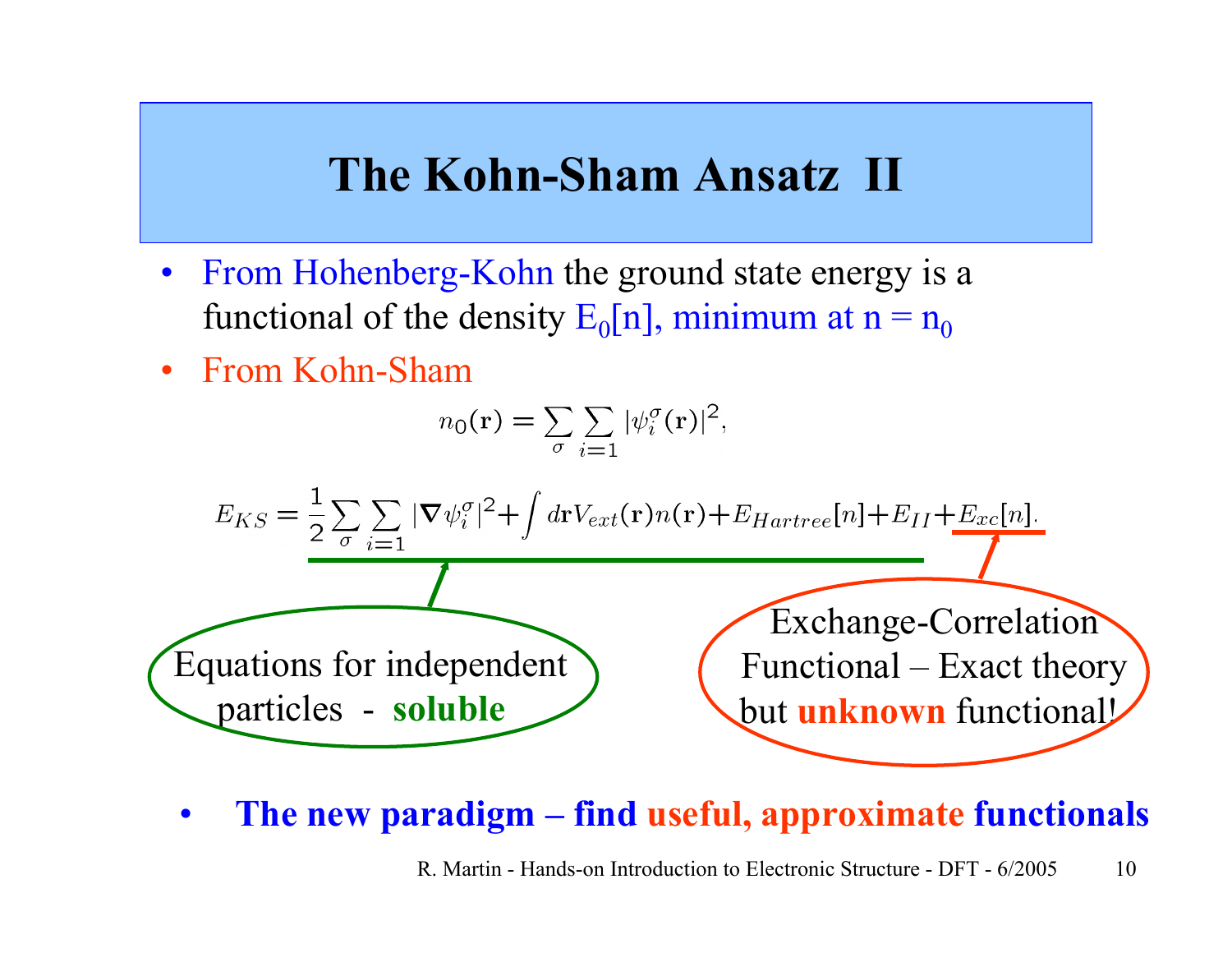### **The Kohn-Sham Ansatz III**

- **Approximations to the functional**  $\mathbf{E}_{\mathbf{xc}}[\mathbf{n}]$
- Requires information on the many-body system of interacting electrons
- • **Local Density Approximation - LDA**
	- •Assume the functional is the same as a model problem – the homogeneous electron gas
	- • $E_{\text{xc}}$  has been calculated as a function of density using quantum Monte Carlo methods (Ceperley & Alder)
- • **Gradient approximations - GGA**
	- $\bullet$ Various theoretical improvements for electron density that is varies in space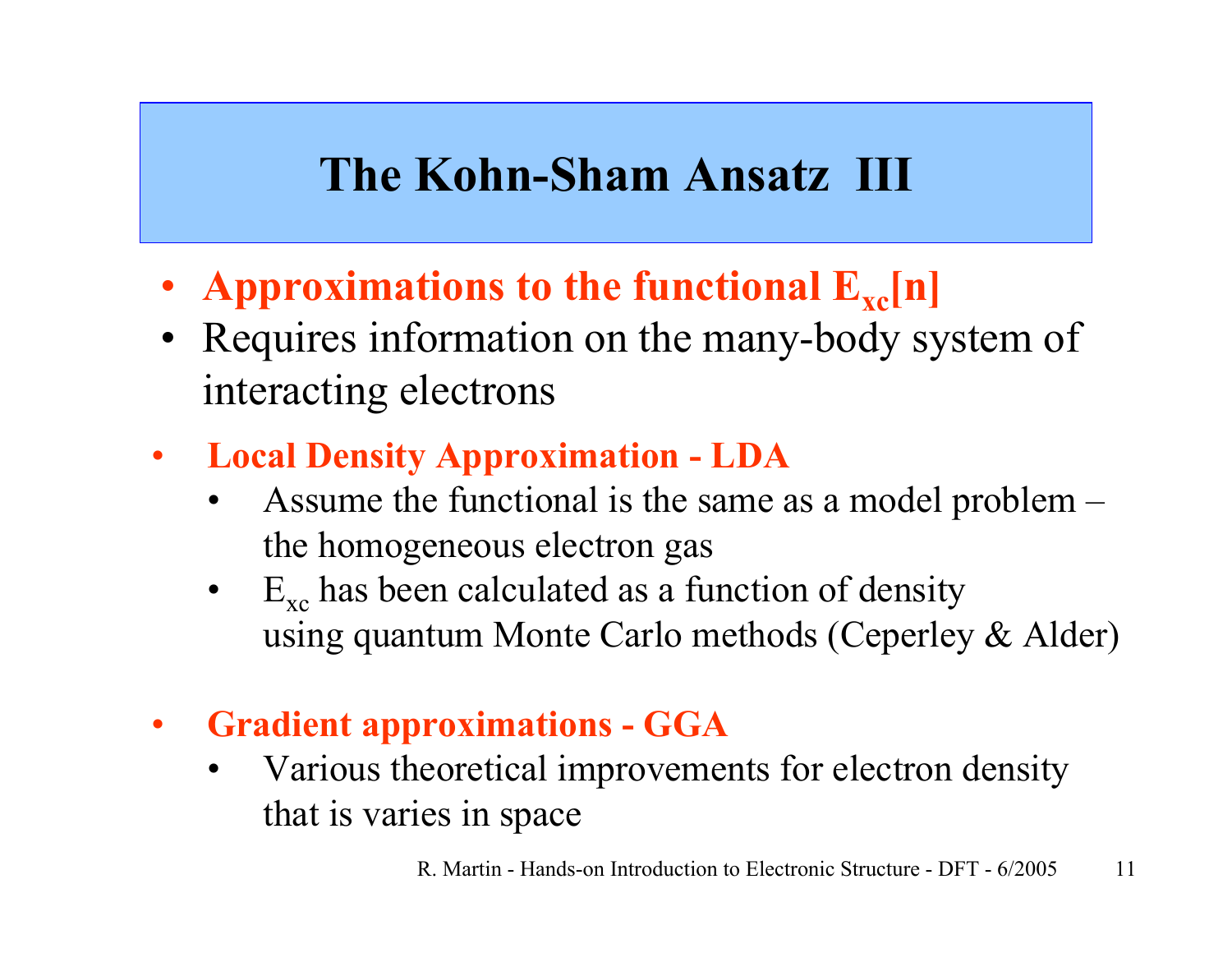## **What is**  $E_{xc}[n]$  **?**

- •Exchange and correlation  $\rightarrow$  around each electron, other electrons tend to be excluded – "x-c hole"
- $E_{\rm xc}$  is the interaction of the electron with the "hole" spherical average – attractive –  $E_{xc}[n]$  < 0.
- Exchange hole in Ne atom Fig. 7.2 Gunnarsson, et. al. [348]
- Very non-spherical

Spherical average very close to the hole in a homogeneous electron gas!

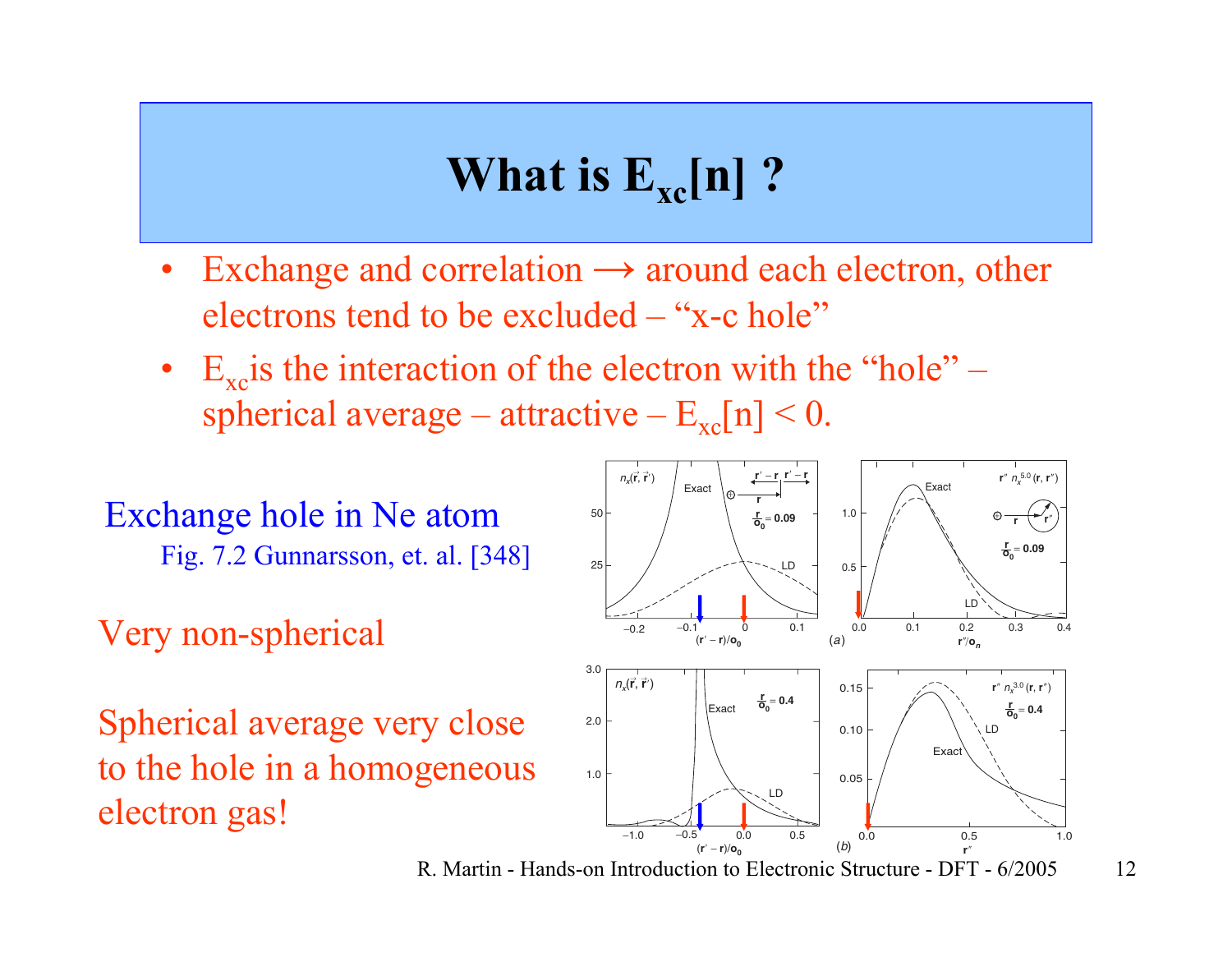### **Exchange-correlation (x-c) hole in silicon**

•Calculated by Monte Carlo methods



Hole is reasonably well localized near the electron Supports a local approximation

Fig. 7.3 - Hood, et. al. [349]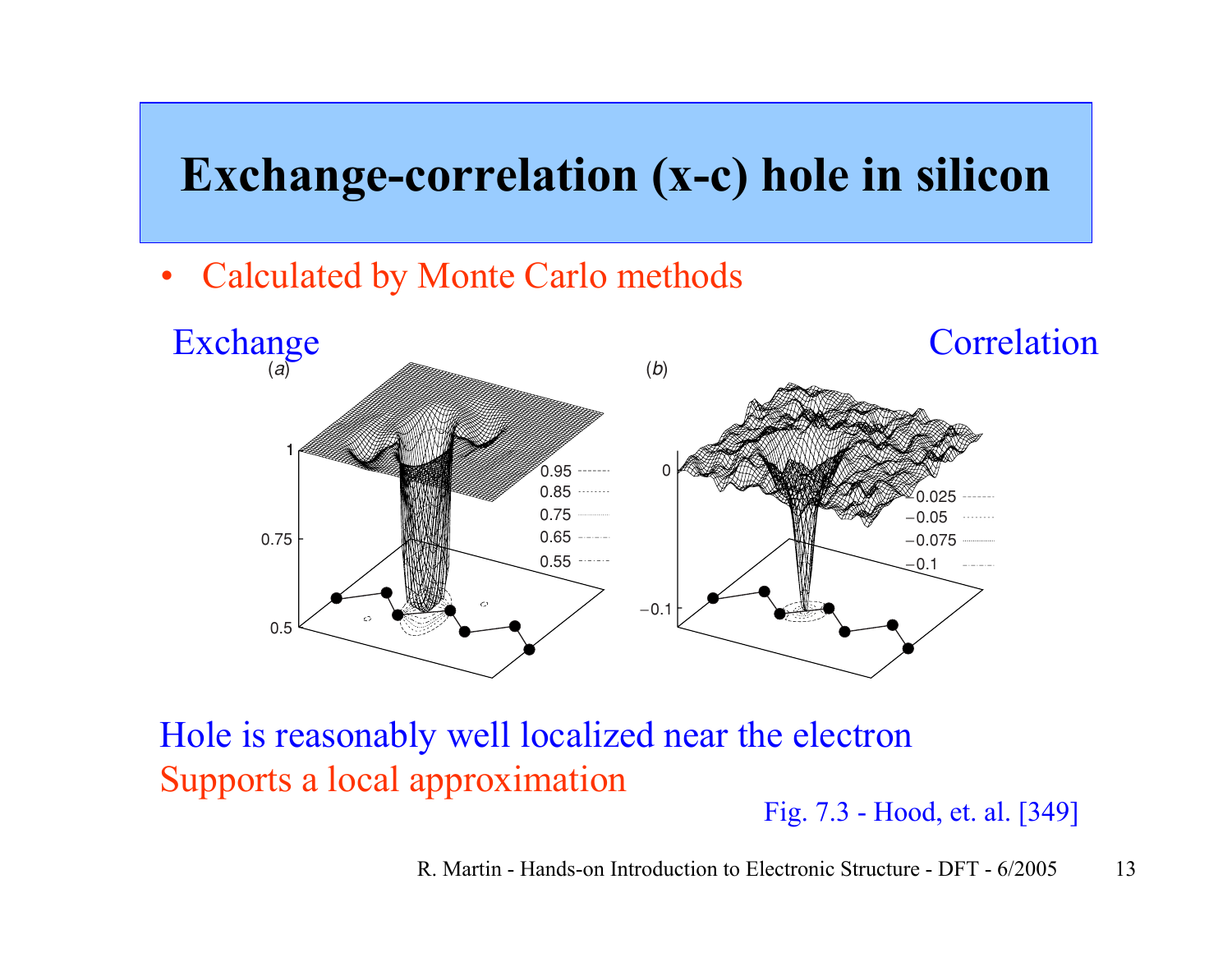### **Exchange-correlation (x-c) hole in silicon**

- •Calculated by Monte Carlo methods
- Exchange-correlation hole spherical average



x-c hole close to that in the homogeneous gas in the most relevant regions of space Supports local density approximation ! Fig. 7.4 - Hood, et. al. [349]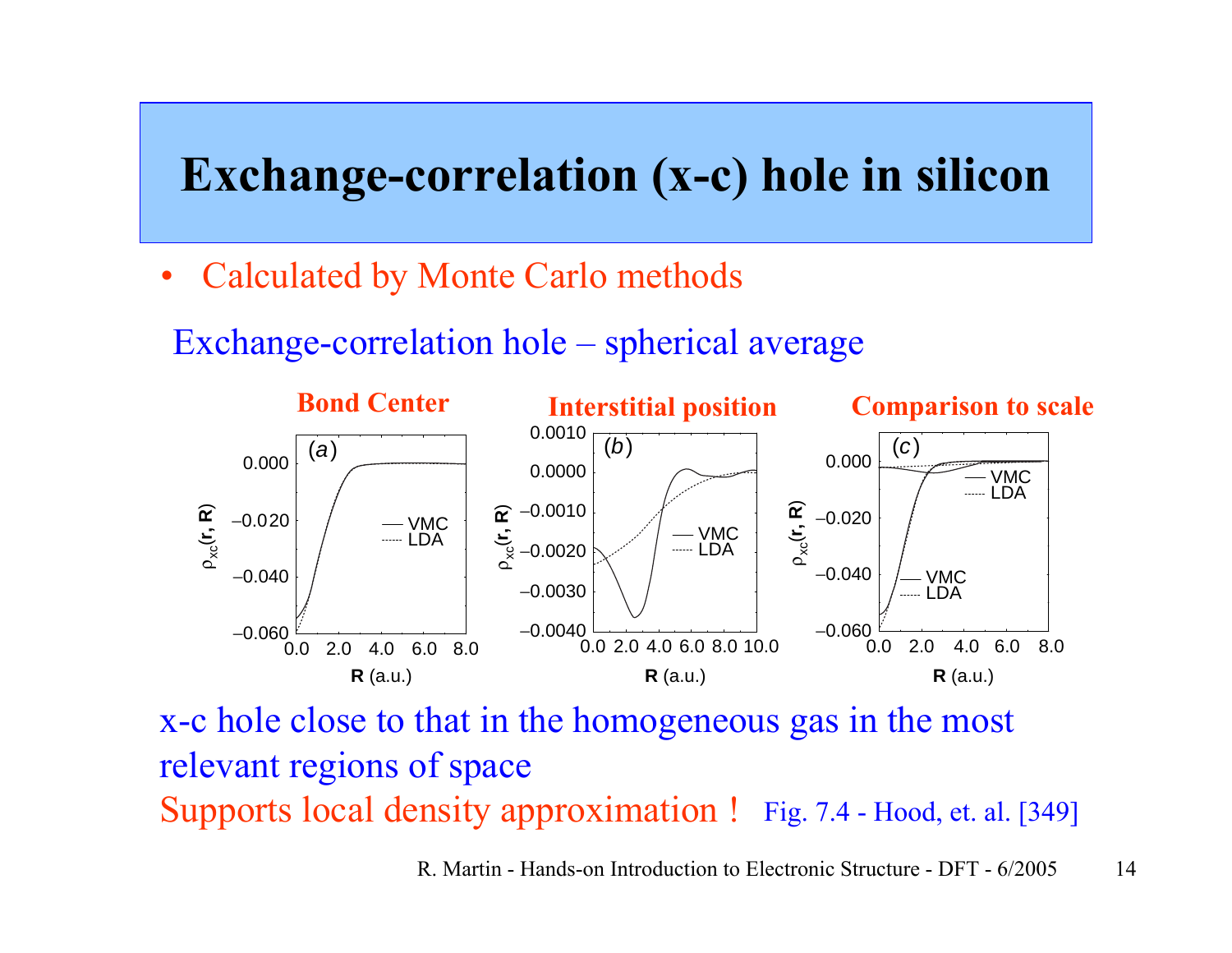### **The Kohn-Sham Equations**

- •Assuming a form for  $E_{xc}[n]$
- Minimizing energy (with constraints)  $\rightarrow$  Kohn-Sham Eqs. • $n_0(\mathbf{r}) = \sum \sum |\psi_i^{\sigma}(\mathbf{r})|^2,$

$$
E_{KS} = \frac{1}{2} \sum_{\sigma} \sum_{i=1} |\nabla \psi_i^{\sigma}|^2 + \int d\mathbf{r} V_{ext}(\mathbf{r}) n(\mathbf{r}) + E_{Hartree}[n] + E_{II} + E_{xc}[n].
$$

Constraint – required Exclusion principle for independent particles

 $\frac{\delta E_{KS}}{\delta \psi_i^{\sigma *}(\mathbf{r})} = 0,$ 

$$
\langle \psi_i^{\sigma} | \psi_j^{\sigma'} \rangle = \delta_{i,j} \delta_{\sigma,\sigma'}.
$$

$$
(-\frac{1}{2}\nabla^2 + V_{KS}^{\sigma}(\mathbf{r}), -\varepsilon_i^{\sigma})\psi_i^{\sigma}(\mathbf{r}) = 0 \qquad (3)
$$

**Eigenvalues are approxim ation to the energies to add or subtract electrons –electron bandsMore later**

$$
V_{KS}^{\sigma}(\mathbf{r}) = V_{ext}(\mathbf{r}) + \frac{\delta E_{Hartree}}{\delta n(\mathbf{r}, \sigma)} + \frac{\delta E_{xc}}{\delta n(\mathbf{r}, \sigma)}
$$
  
=  $V_{ext}(\mathbf{r}) + V_{Hartree}(\mathbf{r}) + V_{xc}^{\sigma}(\mathbf{r})$ (4)

R. Martin - Hands-on Introduction to Electronic Structure - DFT - 6/2005 15

 $(1)$ 

 $(2)$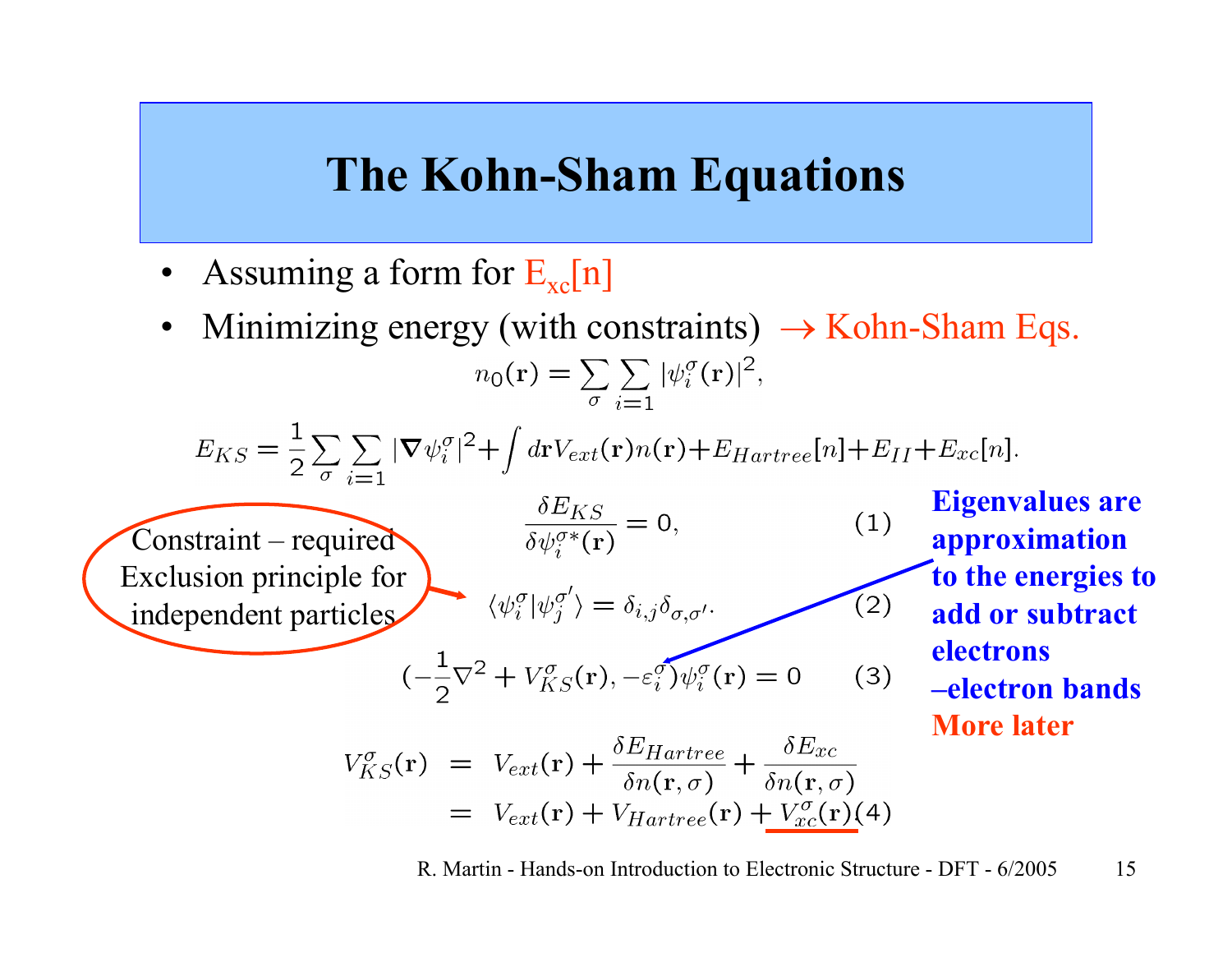

R. Martin - Hands-on Introduction to Electronic Structure - DFT - 6/2005 16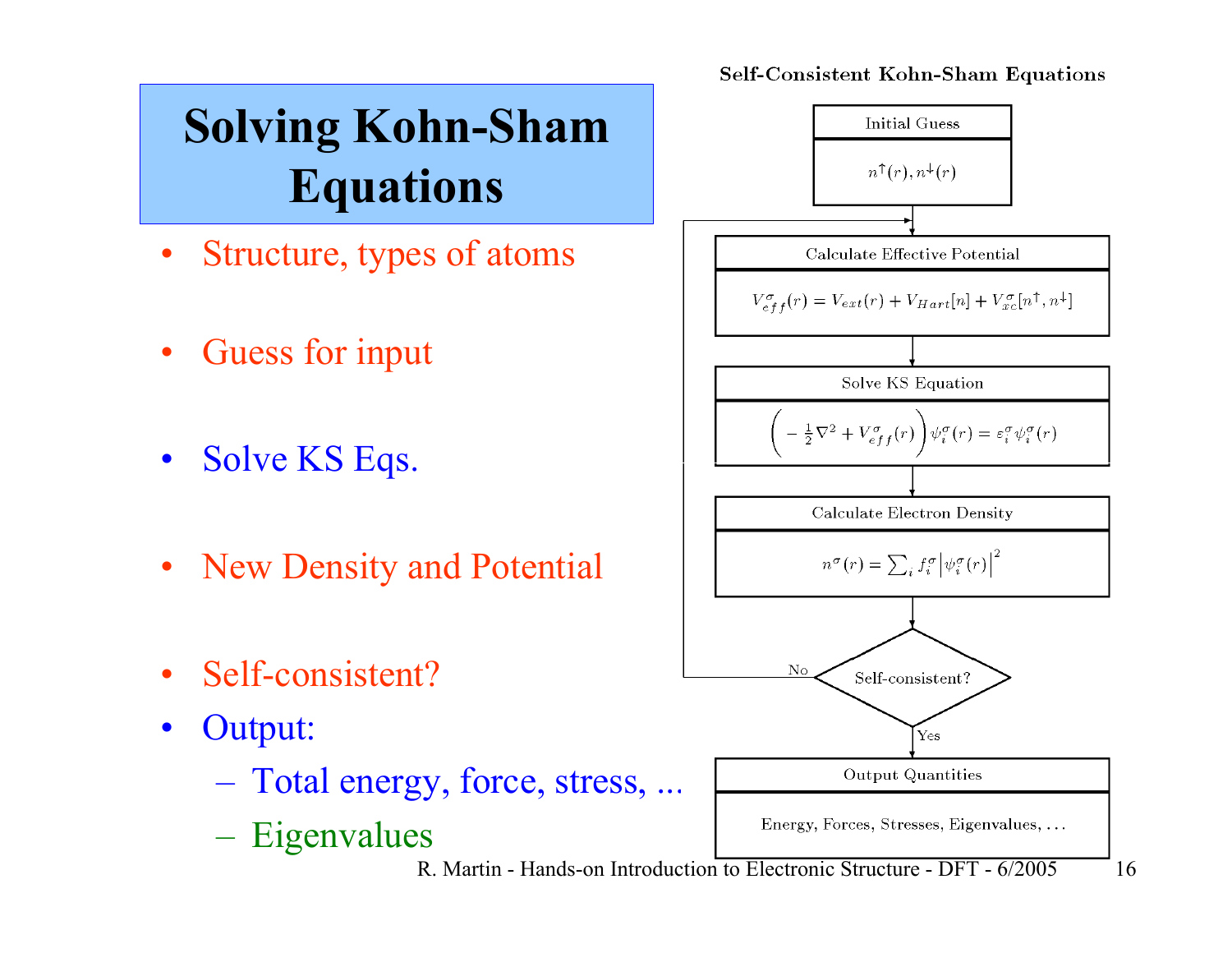### **Example of Results – Test Case**

•• Hydrogen molecules - using the LSDA

(from O. Gunnarsson) 6 Exact  $H<sub>2</sub>$ **LSD** HF  $\overline{4}$  $E(H_2)$ -2 $E(H)$  (eV)  $\frac{3}{2}$  $\overline{2}$  $^{1}\Sigma_{g}^{+}$  $\mathbf 0$  $-2$  $-4$  $0.5$  $1.5$  $R_{\text{2}}^2$ 3  $3.5$  $\mathbf 0$ 1  $2.5$ 

R. Martin - Hands-on Introduction to Electronic Structure - DFT - 6/2005 17

 $|4|$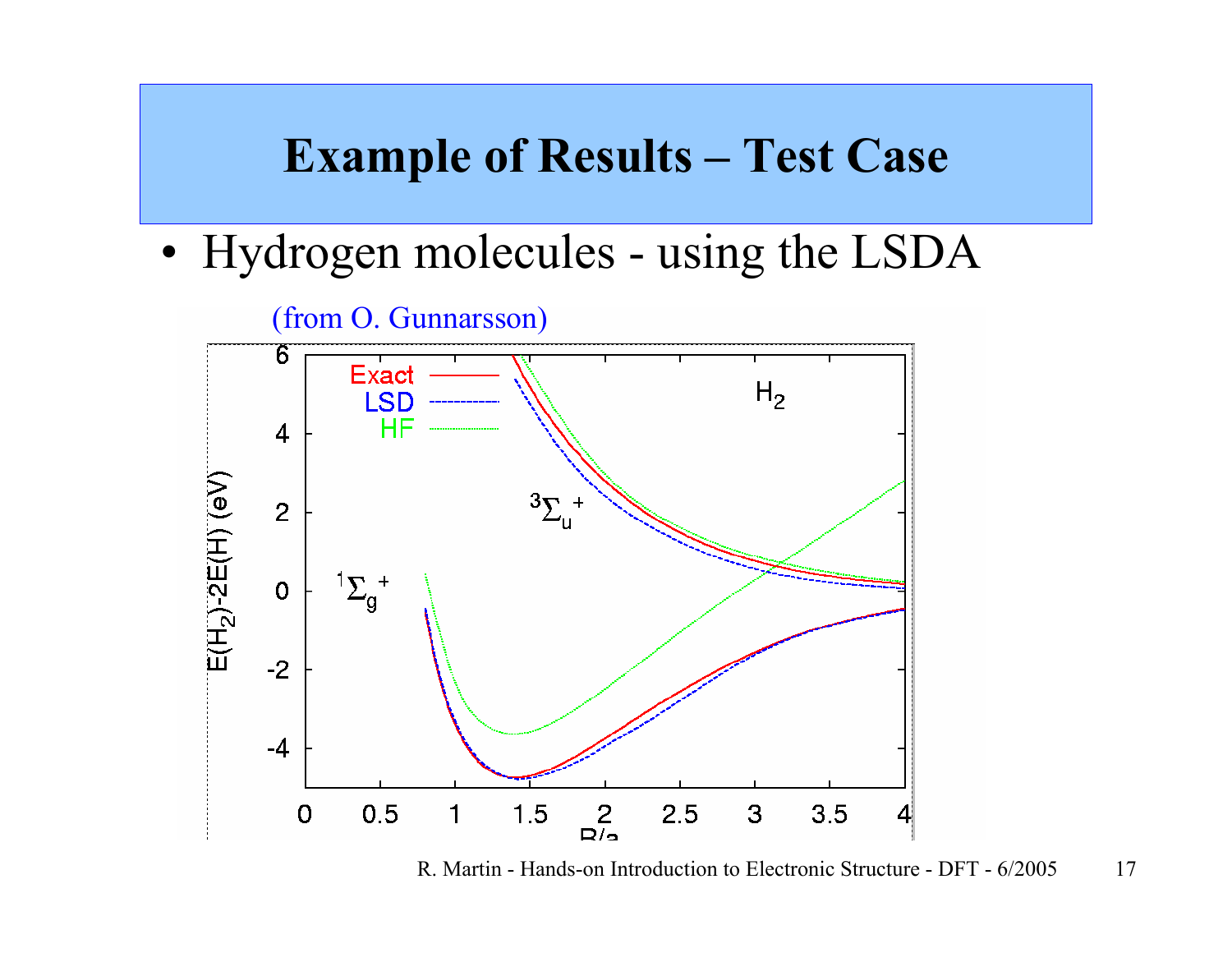## **Calculations on Materials Molecules, Clusters, Solids, ….**

• Basic problem - many electrons in the presence of the nuclei



- Core states strongly bound to nuclei atomic-like
- Valence states change in the material determine the bonding, electronic and optical properties, magnetism, …..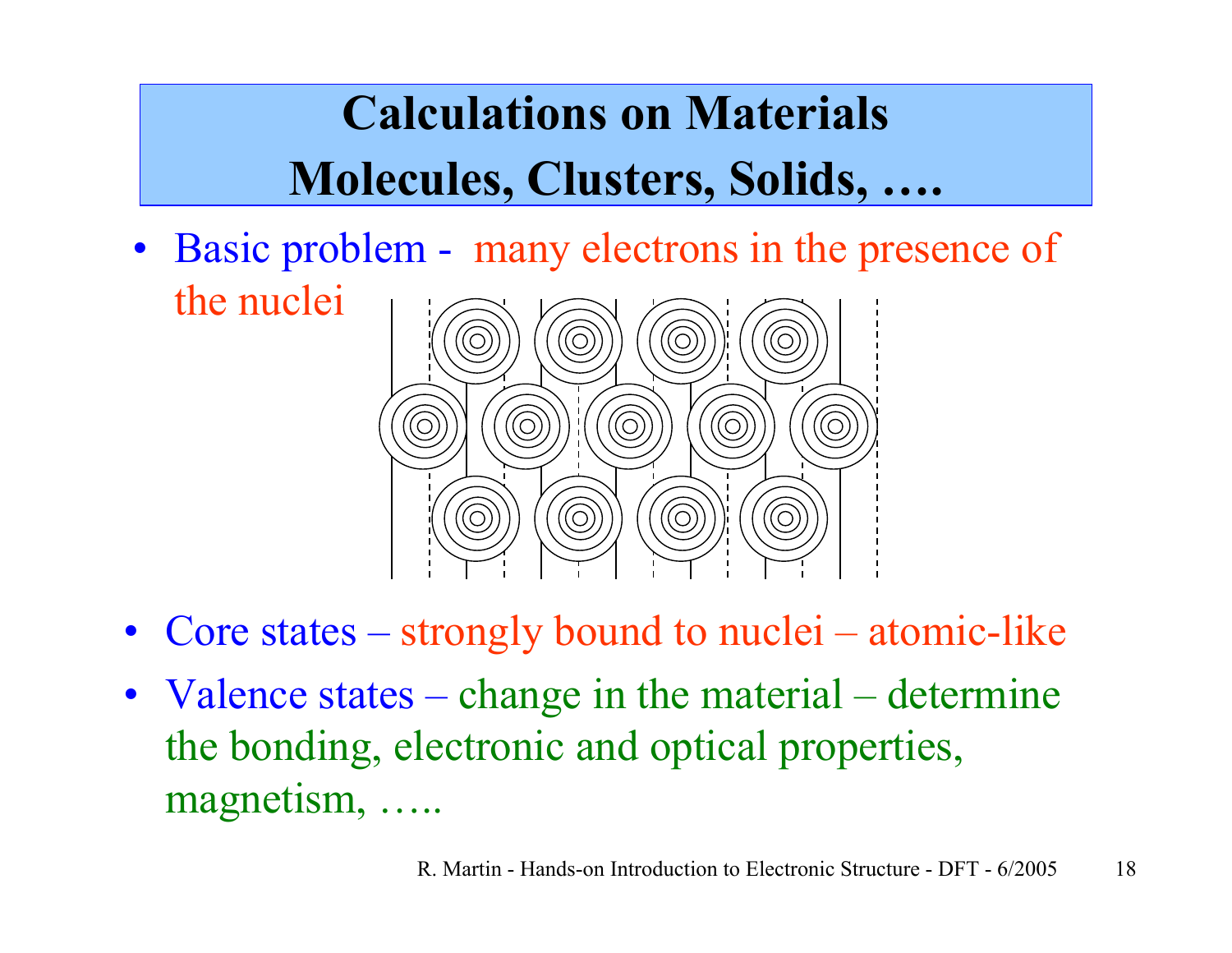## **The Three Basic Methods for Modern Electronic Structure Calculations**

### • **Plane waves**

- The simplicity of Fourier Expansions
- The speed of Fast Fourier Transforms
- Requires smooth pseudopotentials

### • **Localized orbitals**

- The intuitive appeal of atomic-like states
- Simplest interpretation in tight-binding form
- Gaussi an basis widely used in chemistry
- –Numerical orbitals used in SIESTA

#### •**Augmented methods**

- "Best of both worlds" –also most demanding
- Requires matching inside and outside functions
- Most general form (L)APW

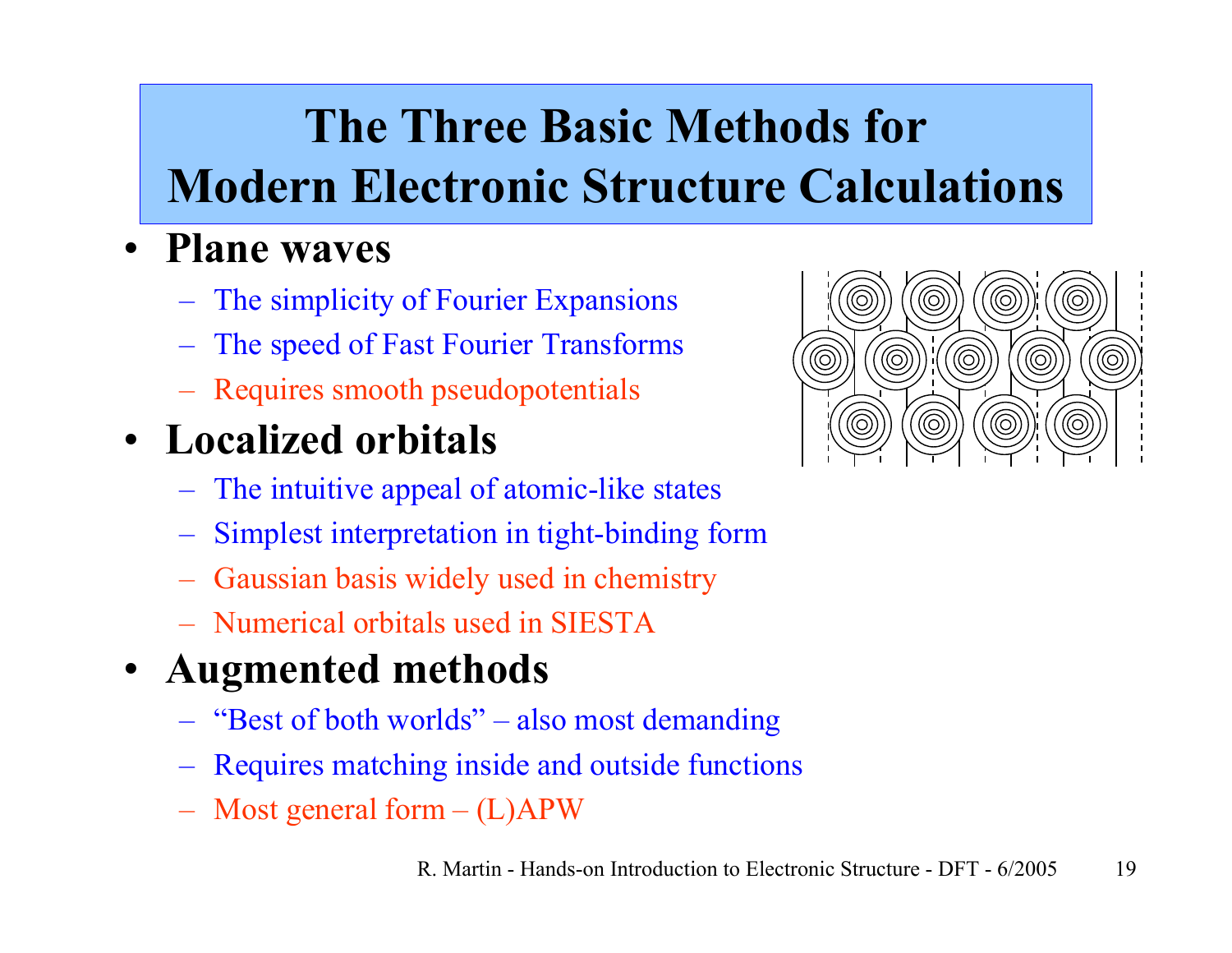## **Plane Waves**

• **The most general approach**



 $\bullet$  Kohn-Sham Equations in a crystal

$$
\sum_{m'} H_{m,m'}(\mathbf{k}) c_{i,m'}(\mathbf{k}) = \varepsilon_i(\mathbf{k}) c_{i,m}(\mathbf{k}) \qquad (2)
$$

$$
H_{m,m'}(\mathbf{k}) = \frac{\hbar^2}{2m_e} |\mathbf{k} + \mathbf{G}_m|^2 \delta_{m,m'} + V_{eff}(\mathbf{G}_m - \mathbf{G}_{m'}).
$$
\n(3)

 $\bullet$ The problem is the atoms! High Fourier components!

R. Martin - Hands-on Introduction to Electronic Structure - DFT - 6/2005 20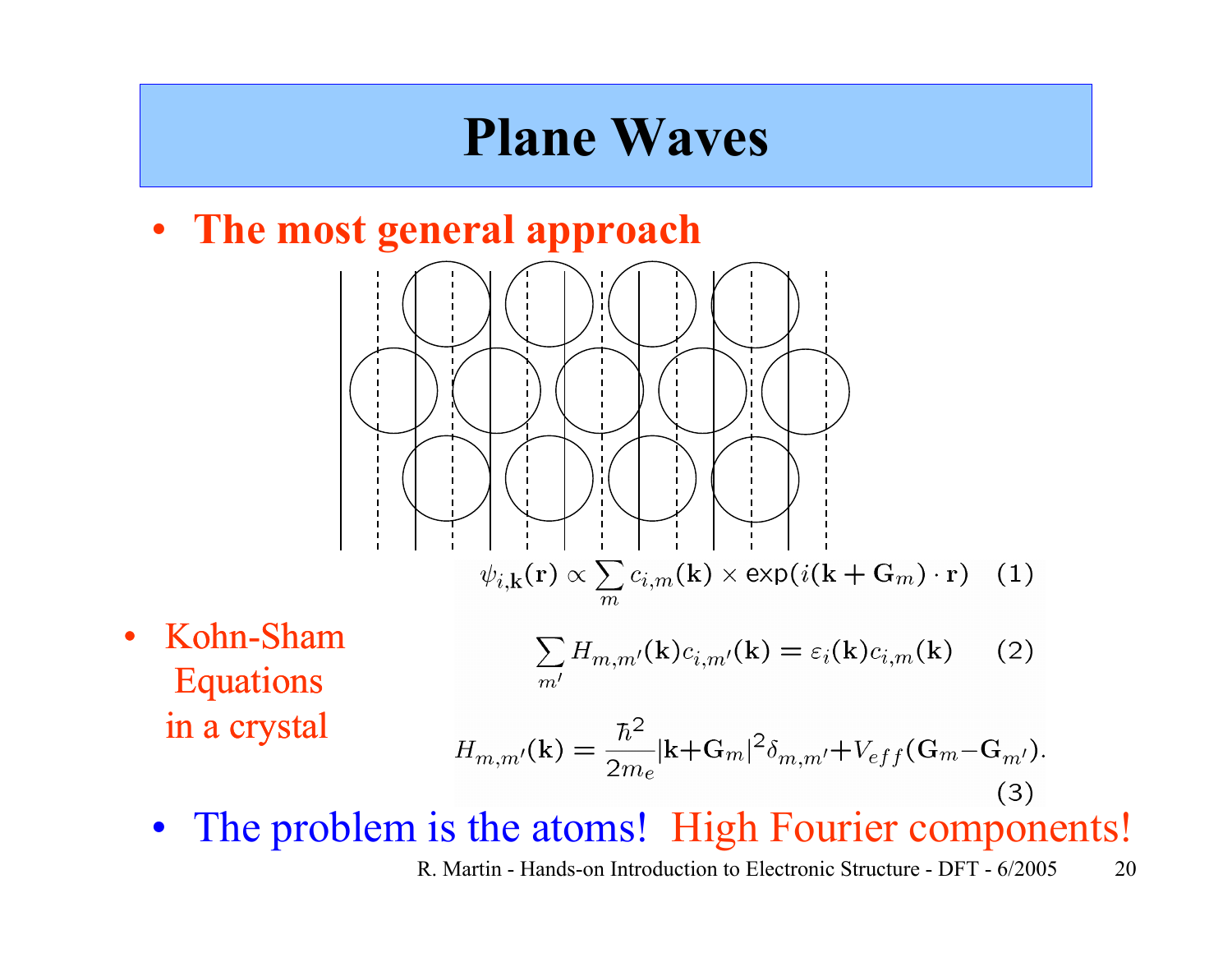## **Plane Waves**

• **(L)APW method**



- Augmentation: represent the wave function inside each sphere in spherical harmonics
	- –"Best of both worlds"
	- $\mathcal{L}_{\mathcal{A}}$  , and the set of  $\mathcal{L}_{\mathcal{A}}$ But requires matching inside and outside functions
	- Most general form can approach arbitrarily precision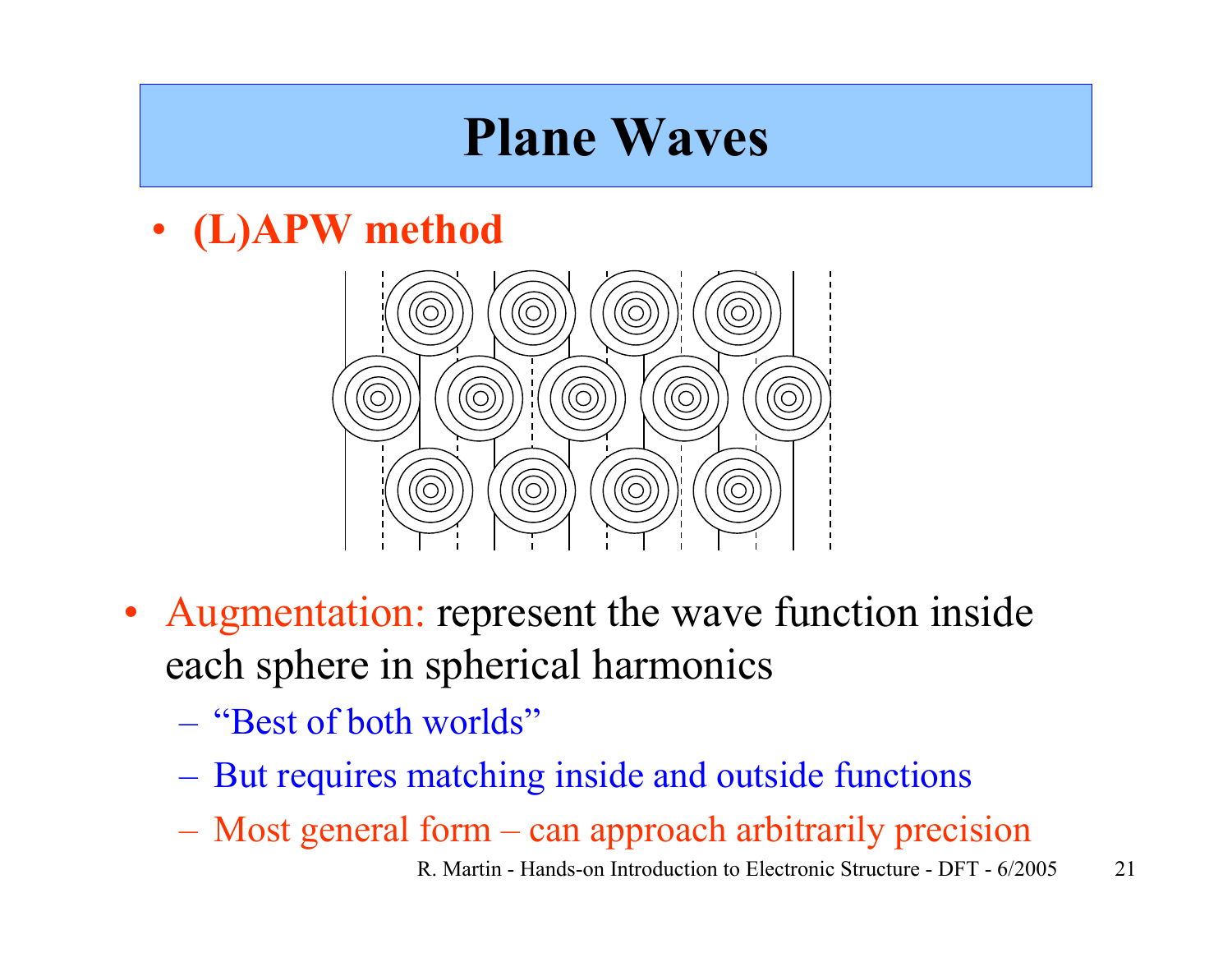## **Plane Waves**

• **Pseudopotential Method** – replace each potential



- • $\bullet$  1 Generate Pseudopotential in atom (spherical) – 2 use in solid 1
- • Pseudopotential can be constructed to be weak
	- Can be chosen to be smooth
	- Solve Kohn-Sham equations in solid directly in Fourier space

R. Martin - Hands-on Introduction to Electronic Structure - DFT - 6/2005 22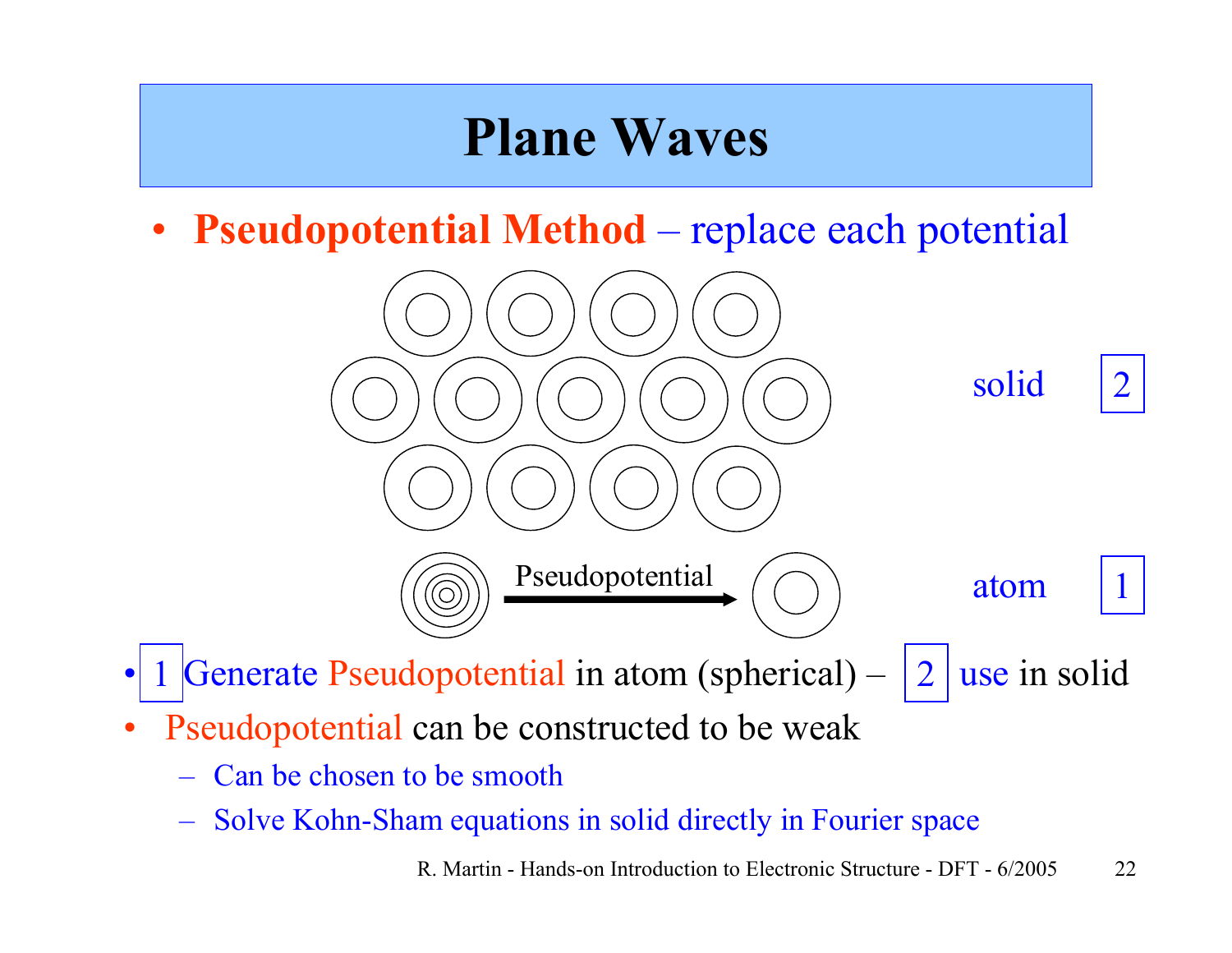### **Charge Density of Si – Experiment - LAPW calculations with LDA, GGA**



- $\bullet$ Electron density **difference** from sum of atoms
	- Experimental density from electron scattering
	- Calculations with two different functionals
		- J. M. Z uo, P. Blaha, and K. Schwarz, J. P hys. C ond. Mat. 9, 7541 (1997).
	- Very similar results with pseudopotentials
		- O. H. Nielsen and R. M. Martin (1995)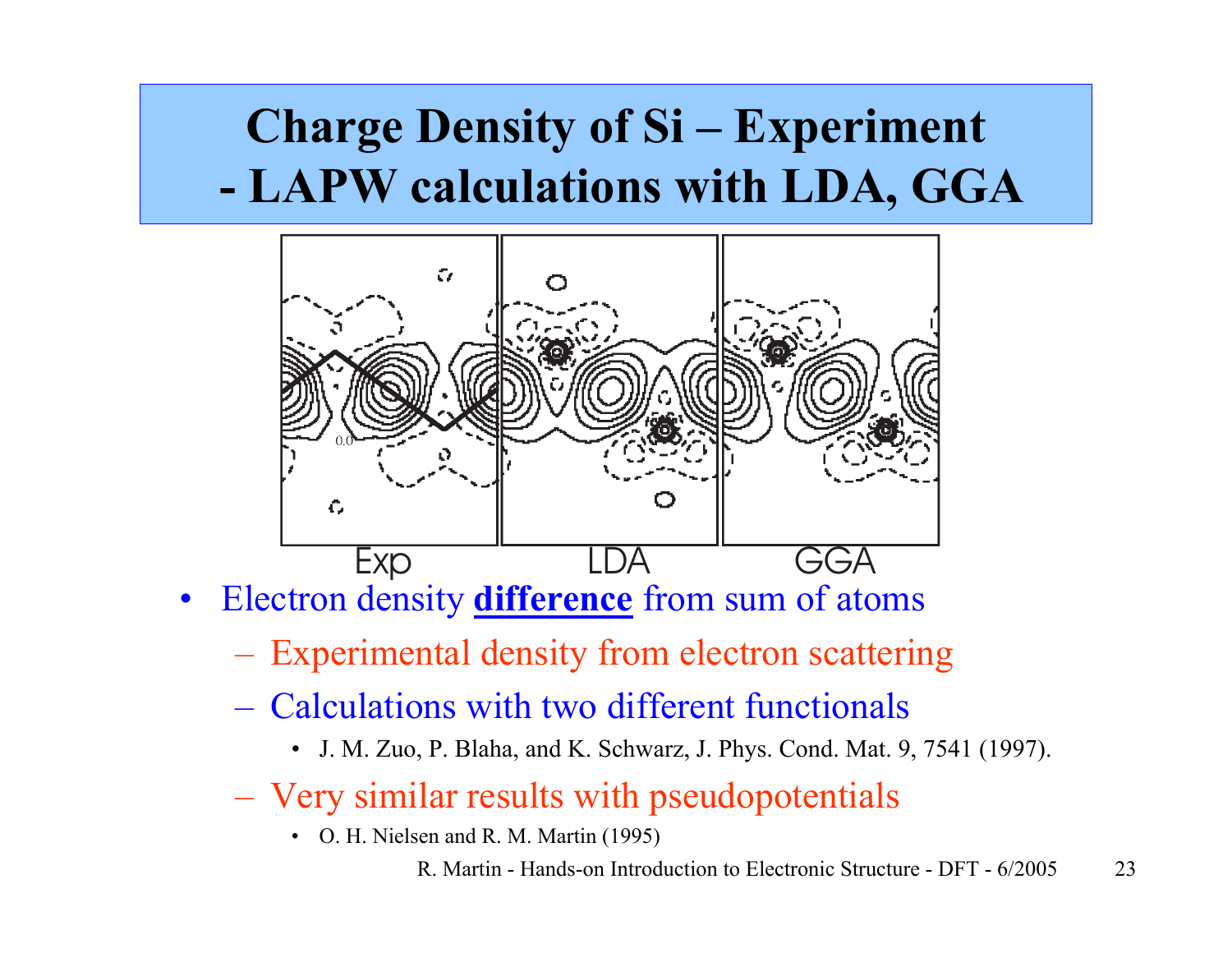### **Comparisons – LAPW – PAW - -Pseudopotentials (VASP code)**

| Method            | $\mathsf{C}$   |                | Si               |                 | CaF <sub>2</sub>   |              | bcc Fe            |                                             |           |
|-------------------|----------------|----------------|------------------|-----------------|--------------------|--------------|-------------------|---------------------------------------------|-----------|
|                   | $\overline{a}$ | $\overline{B}$ | $\boldsymbol{a}$ | B               | $\overline{a}$     | $\, B$       | $\overline{a}$    | $\boldsymbol{B}$                            | m         |
| $NCPP^a$          | 3.54           | 460            | 5.39             | 98              | 5.21               | 90           | 2.75 <sup>c</sup> | 226c                                        |           |
| $PAW^a$           | 3.54           | 460            | 5.38             | 98 <sup>°</sup> | 5.34               | 100          |                   |                                             |           |
| $PAW^b$           | 3.54           | 460            | 5.40             | $95 \mid$       | $\vert 5.34 \vert$ | 101          | 2.75              | 247                                         | 2.00      |
| USPP <sup>b</sup> | 3.54           | 461            | 5.40             |                 | $95 \mid 5.34$     | 101          | 2.72              | 237                                         | 2.08      |
| $LAPW^a$          | 3.54           | 470            | 5.41             | 98              | 5.33               | 110          | $2.72^d$          | 245 $^d$                                    | 2.04 $^d$ |
| $EXP^a$           | 3.56           | 443            | $5.43$ 99        |                 |                    | $5.45$ 85-90 |                   | $2.87^d$ 172 <sup>d</sup> 2.12 <sup>d</sup> |           |

- a lattice constant;  $B bulk$  modulus; m magnetization
- •• <sup>a</sup>Holzwarth, *et al.*; <sup>b</sup>Kresse & Joubert; <sup>c</sup>Cho & Scheffler; <sup>d</sup>Stizrude, *et al.*

R. Martin - Hands-on Introduction to Electronic Structure - DFT - 6/2005 24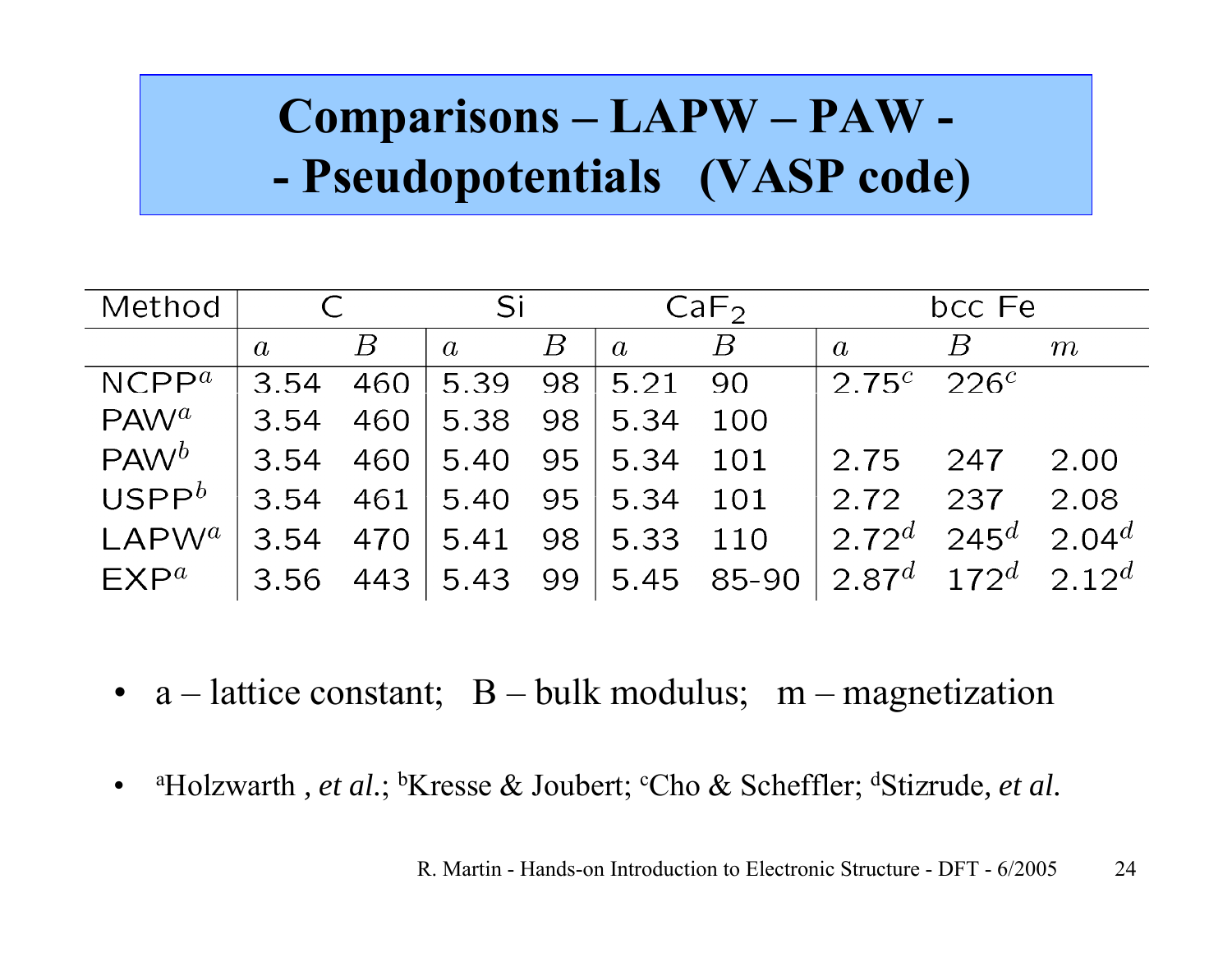### **Phase Transitions under PressureSilicon is a Metal for P > 110 GPa**



- • Demonstration that pseudopotentials are an accurate "ab initio" method for calculations of materials
- $\bullet$  Results are close to experiment!
	- –M. T. Yin and M. L. Cohen, Phys. Rev. B 26, 5668 (1982).
	- R. Martin Hands-on Introduction to Electronic Structure DFT 6/2005 25R. Biswas, R. M. Martin, R. J. Needs and O. H. Nielsen, Phys. Rev. B 30, 3210 (1982).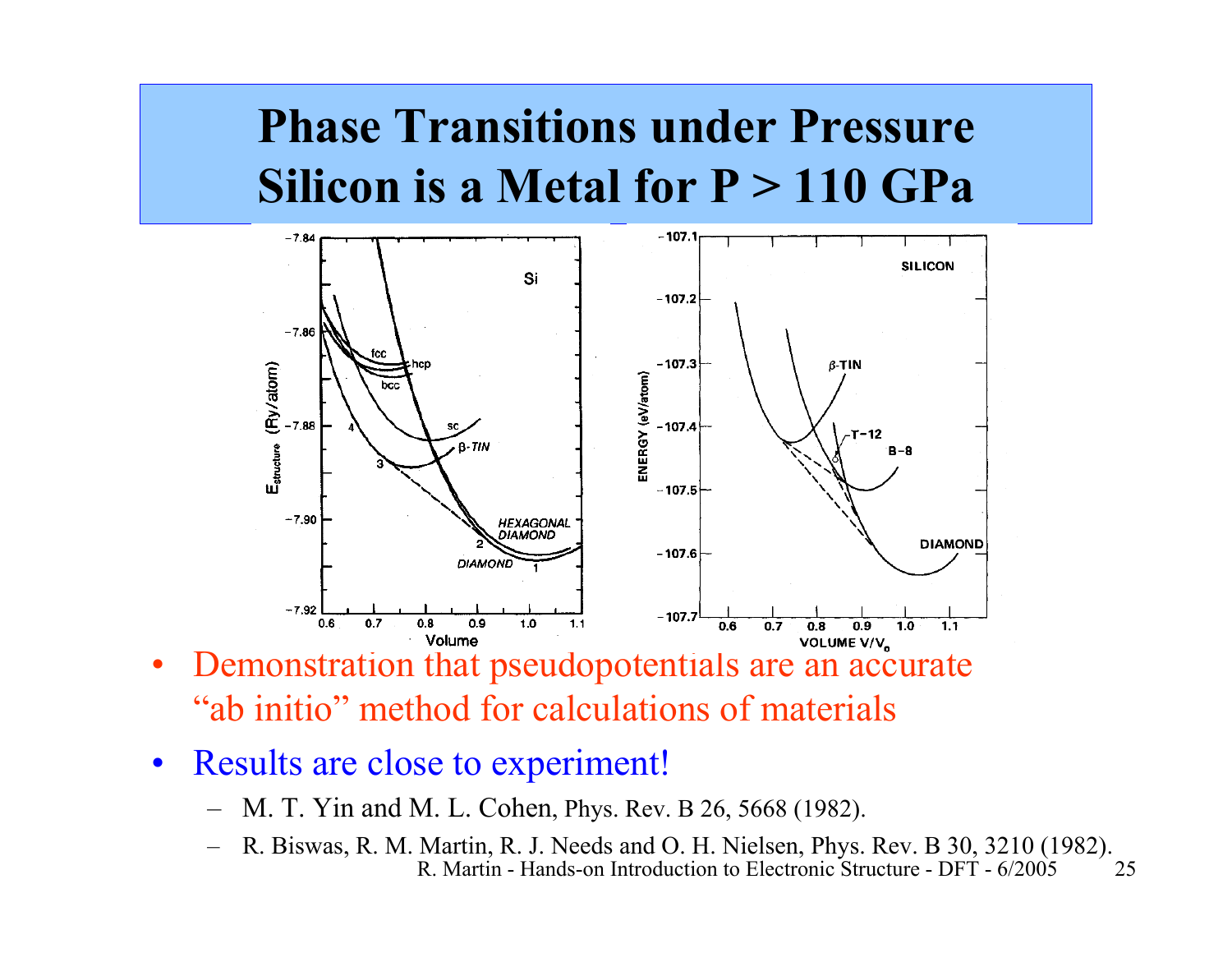### **The Car-Parrinello Advance**

- •Car-Parrinello Method – 1985
	- Simult aneous solution of Kohn-Sham equations for electrons and Newton's equations for nuclei
	- Iterative update of wavefunctions instead of diagonalization
	- $-$  FFTs instead of matrix operations  $-$  N lnN instead of N<sup>2</sup> or N<sup>3</sup>
	- Trace over occupied subspace to get total quantities (energy, forces, density, …) instead of eigenfunction calculations
	- Feasible due to simplicity of the plane wave pseudopotential method
- A revolution in the power of the methods
	- Relaxation of positions of nuclei to find structures
	- Simulations of solids and liquids with nuclei moving thermally
	- Reactions, . . .
- •Stimulated further developments - VASP, ABINIT, SIESTA, . . .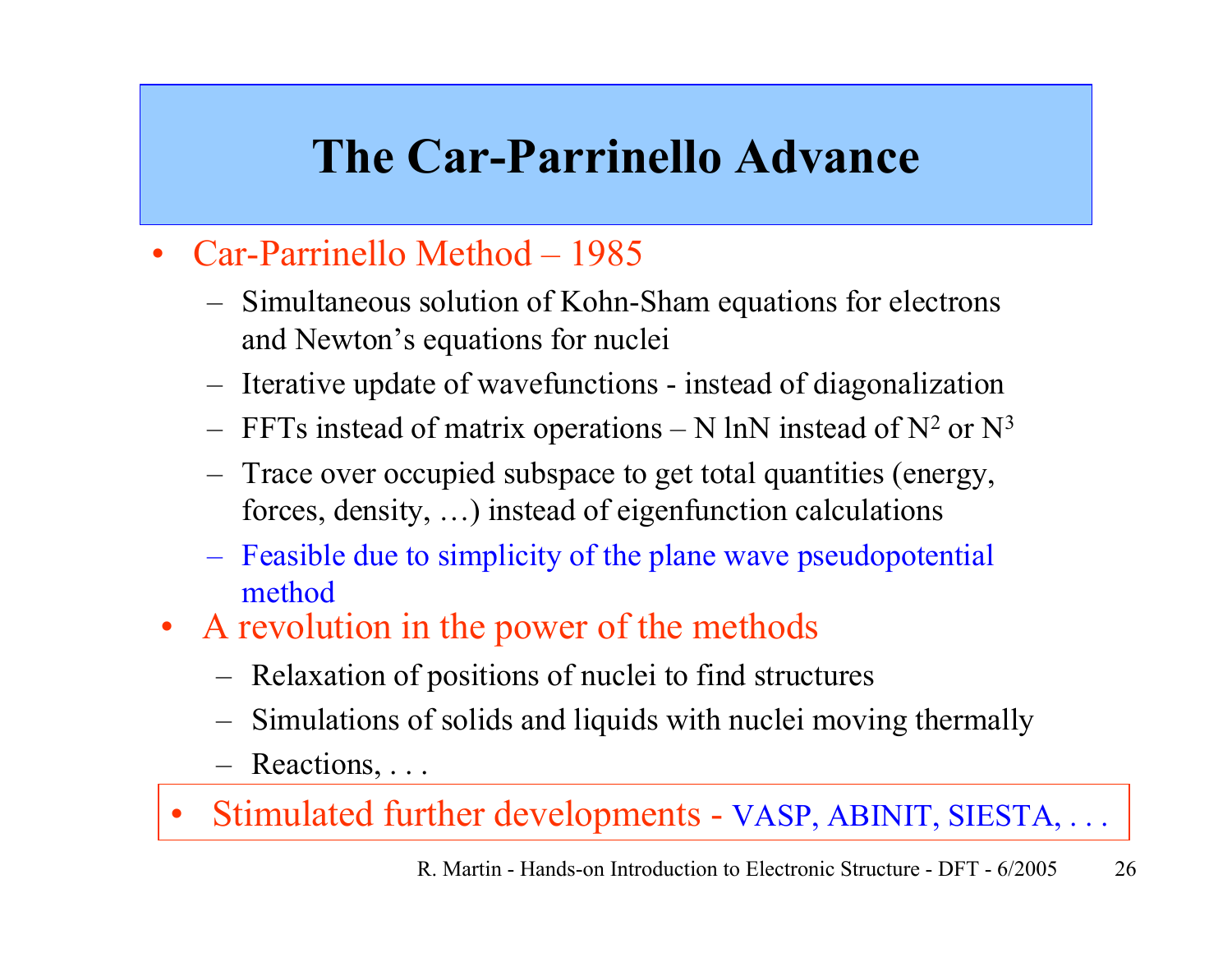### **Simulation of Liquid Carbon**

- •Solid Line: Car-Parrinello plane wave pseudopotential method (Galli, et al, 1989-90)
- $\bullet$ Dashed Line: TB potential of Xu, et al (1992)



R. Martin - Hands-on Introduction to Electronic Structure - DFT - 6/2005 27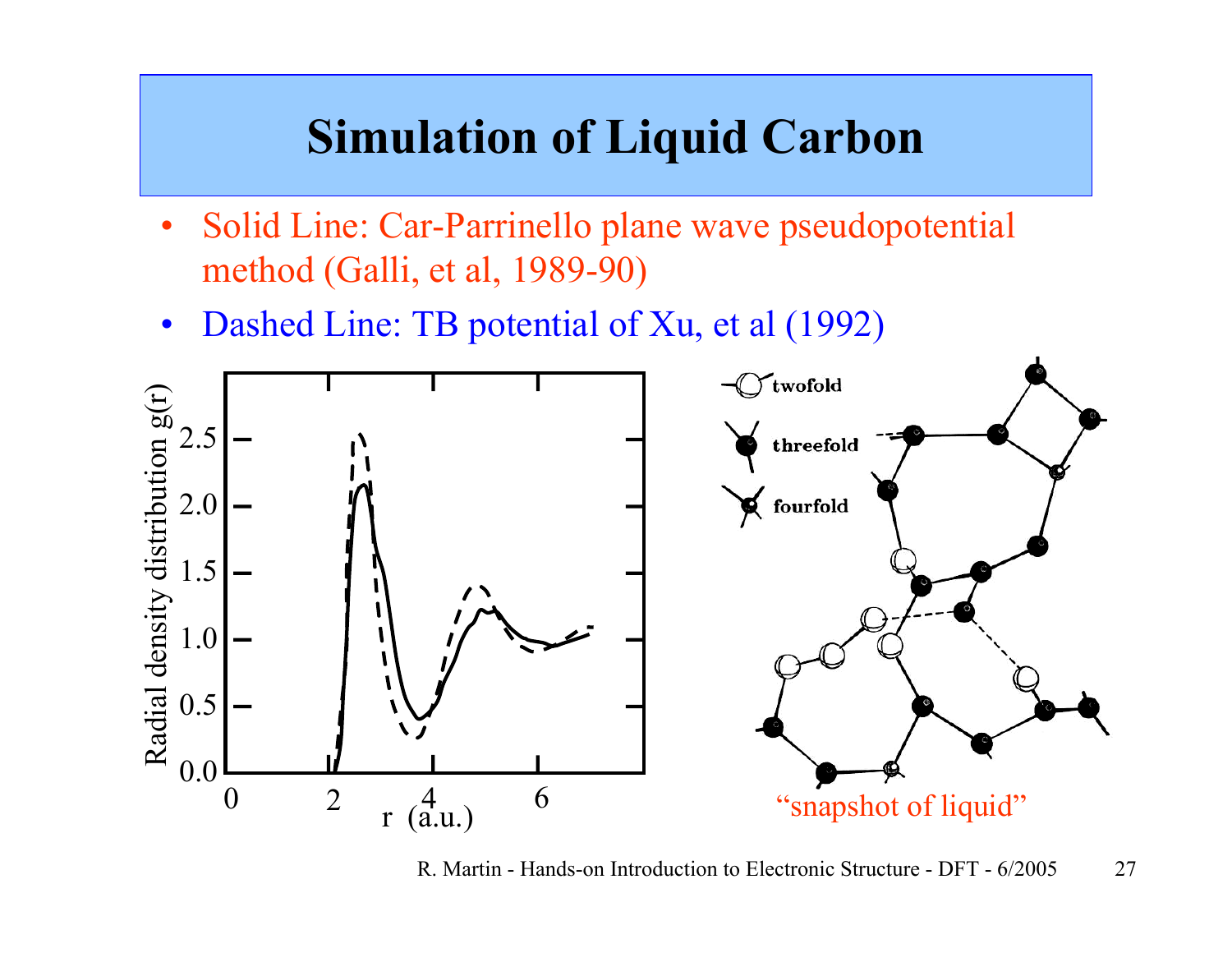### **Example of Thermal Simulation**

- •**Phase diagram of carbon**
- •**Full Density Functional "Car-Parrinello" simulation**
- •**G. Galli, et al (1989); M. Grumbach, et al. (1994)**



R. Martin - Hands-on Introduction to Electronic Structure - DFT - 6/2005 28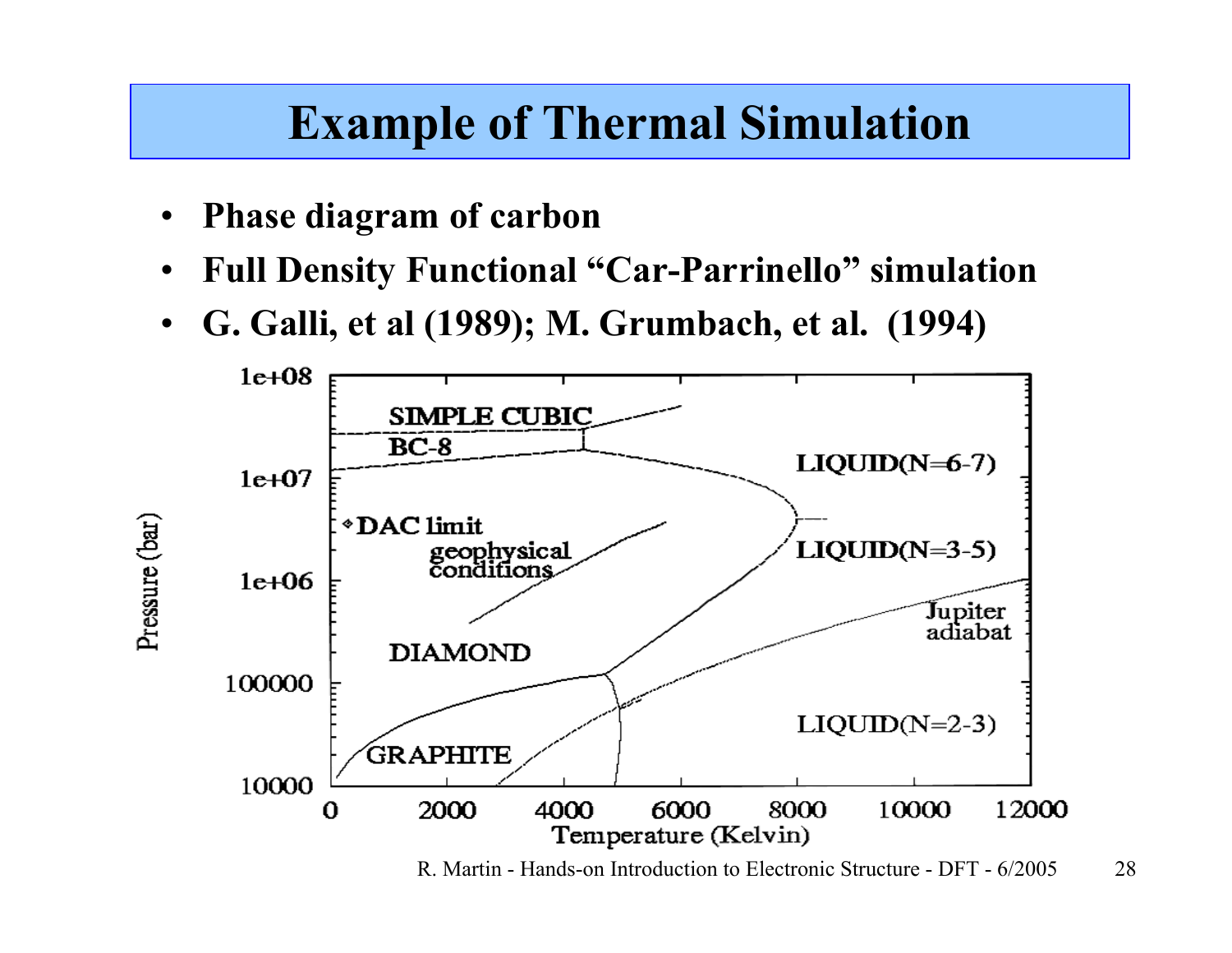### **Nitrogen under pressure – Recent discoveries**

- •Used SIESTA code for MD simulation
- •Sample structures tested using ABINIT

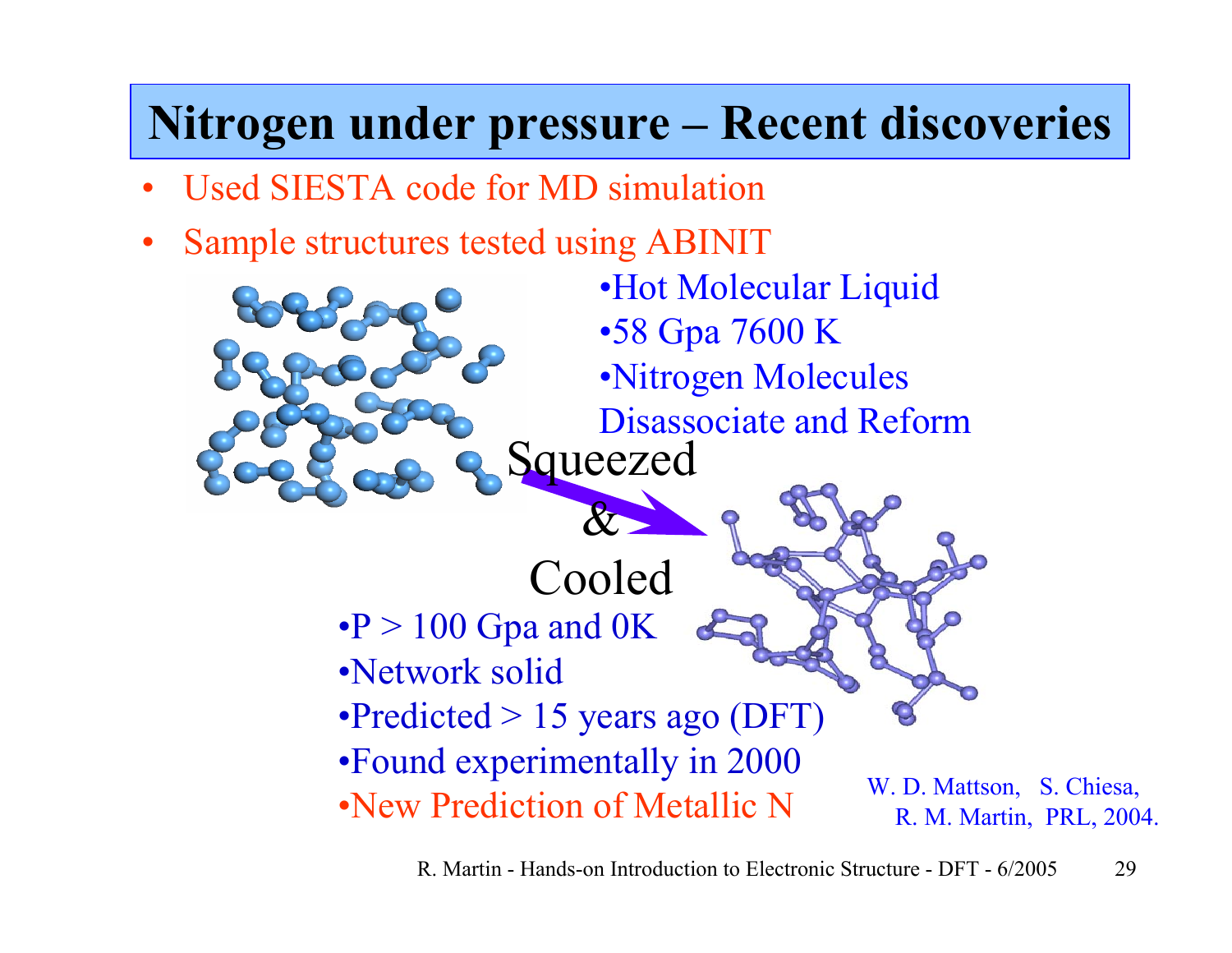# **What about eigenvalues?**

- $\bullet$ The only quantities that are supposed to be correct in the Kohn-Sham approach are the density, energy, forces, ....
- These are integrated quantities
	- Density  $n(r) = \sum_i |\Psi_i(r)|^2$
	- $-$  Energy  $E_{\text{tot}} = \Sigma_i \varepsilon_i + F[n]$
	- Force  $F_I = dE_{tot} / dR_I$  where  $R_I =$  position of nucleus I
- What about the individual  $\Psi_i$ (**r**) and  $\varepsilon_i$ ?
	- $-$  In a non-interacting system,  $\varepsilon$ <sub>i</sub> are the energies to add and subtract "Kohn-Sham-ons" –non-interacting "electrons"
	- In the real interacting many-electron system, energies to add and subtract electrons are well-defined only at the Fermi energy
- **The Kohn-Sham**  Ψ**i(r ) and** ε**i are approximate functions - a starting point for meaningful many-body calculations**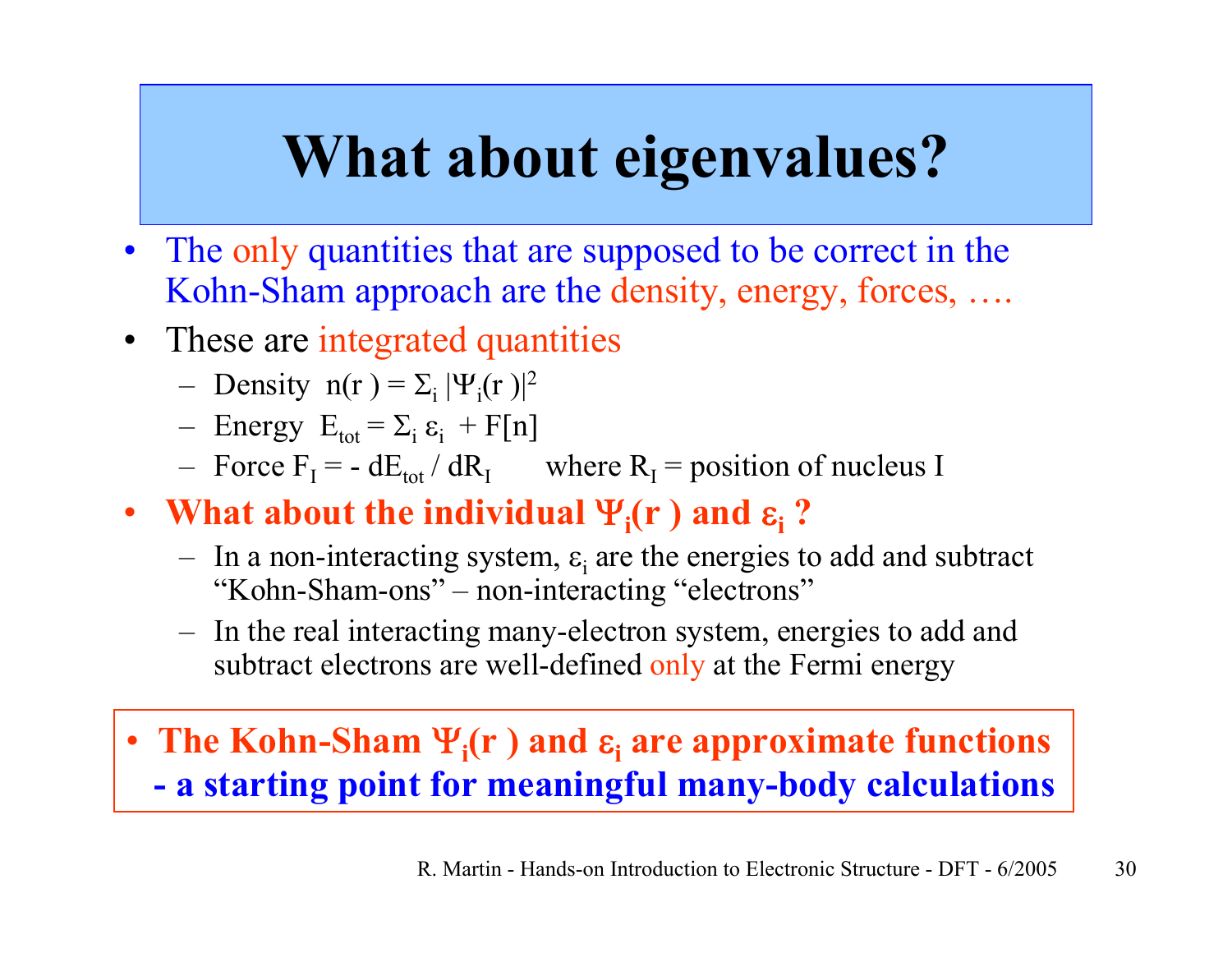# **Electron Bands**

- **Understood since the 1920's - independent electron theories predict that electrons form bands of allowed eigenvalues, with forbidden gaps**
- **Established by experimentally for states near the Fermi energy**

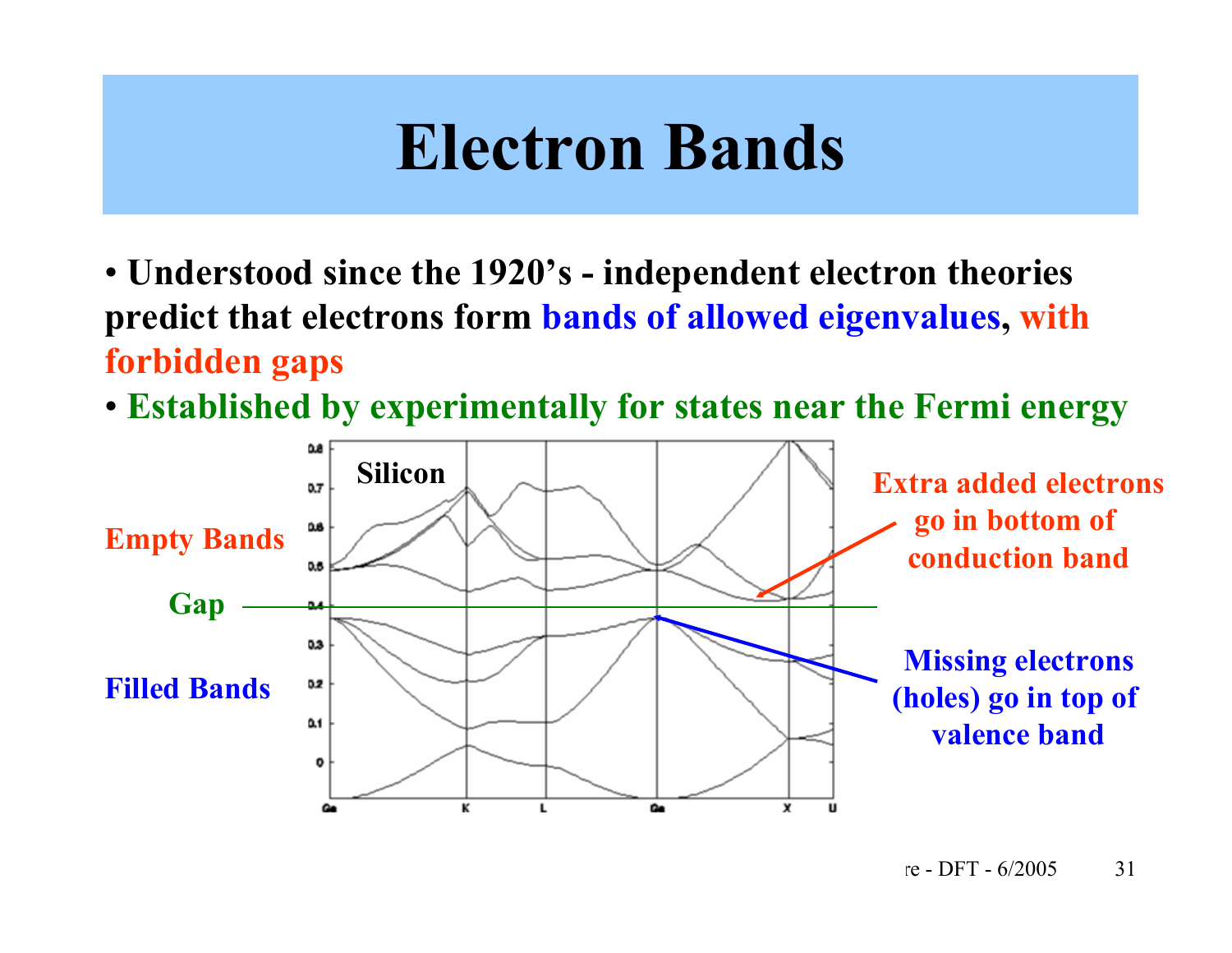# **Bands and the "Band Gap Problem"**

• **Excitations are NOT well-predicted by the "standard" LDA, GGA forms of DFT**

**Example of Germanium**



R. Martin - Hands-on Introduction to Electronic Structure - DFT - 6/2005 32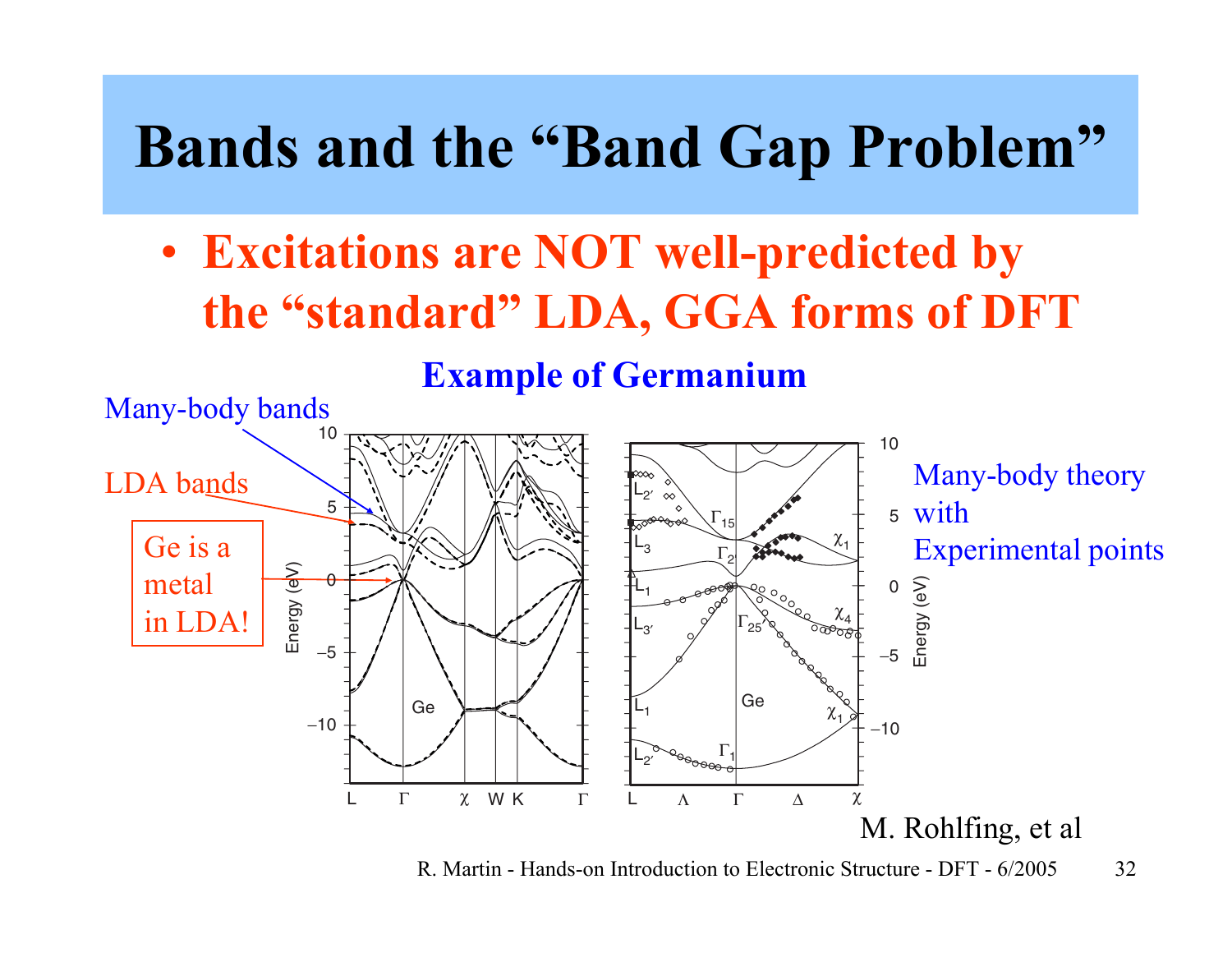# **The "Band Gap Problem"**

• **Excitations are NOT well-predicted by the "standard" LDA, GGA forms of DFT**

The "Band Gap Problem"

Orbital dependent DFT is more complicated but gives improvements treat exchange better, e.g, "Exact Exchange"



M. Staedele et al, PRL 79, 2089 (1997)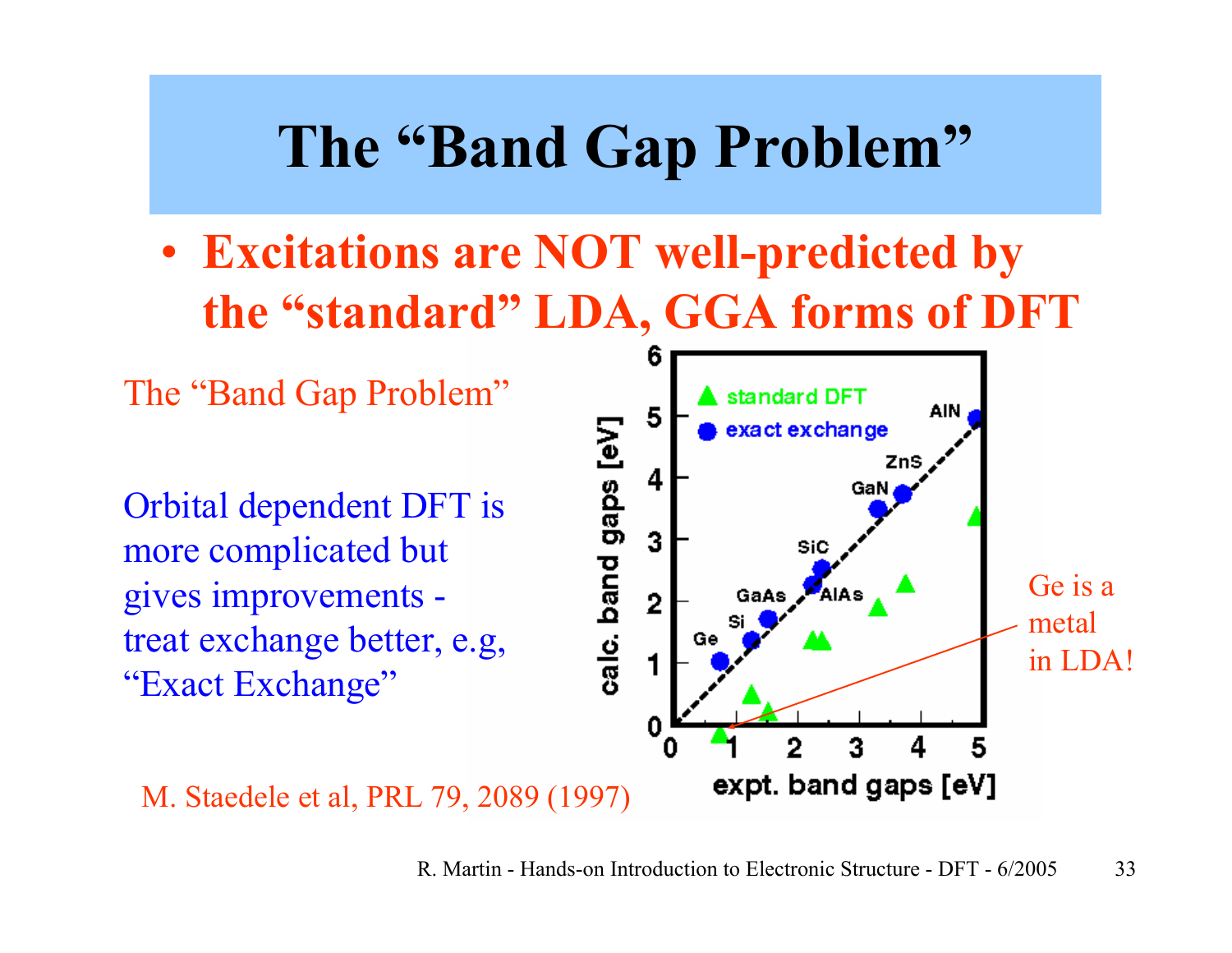# **Failures!**

- **All approximate functionals fail at some point!**
- **Most difficult cases**
	- –**Mott Insulators – often predicted to be metals**
	- **Metal-insulator Transitions**
	- –**Strongly correlated magnetic systems**
	- **Transiton metal oxides**
	- **Hi-Tc materials**

–**. . .**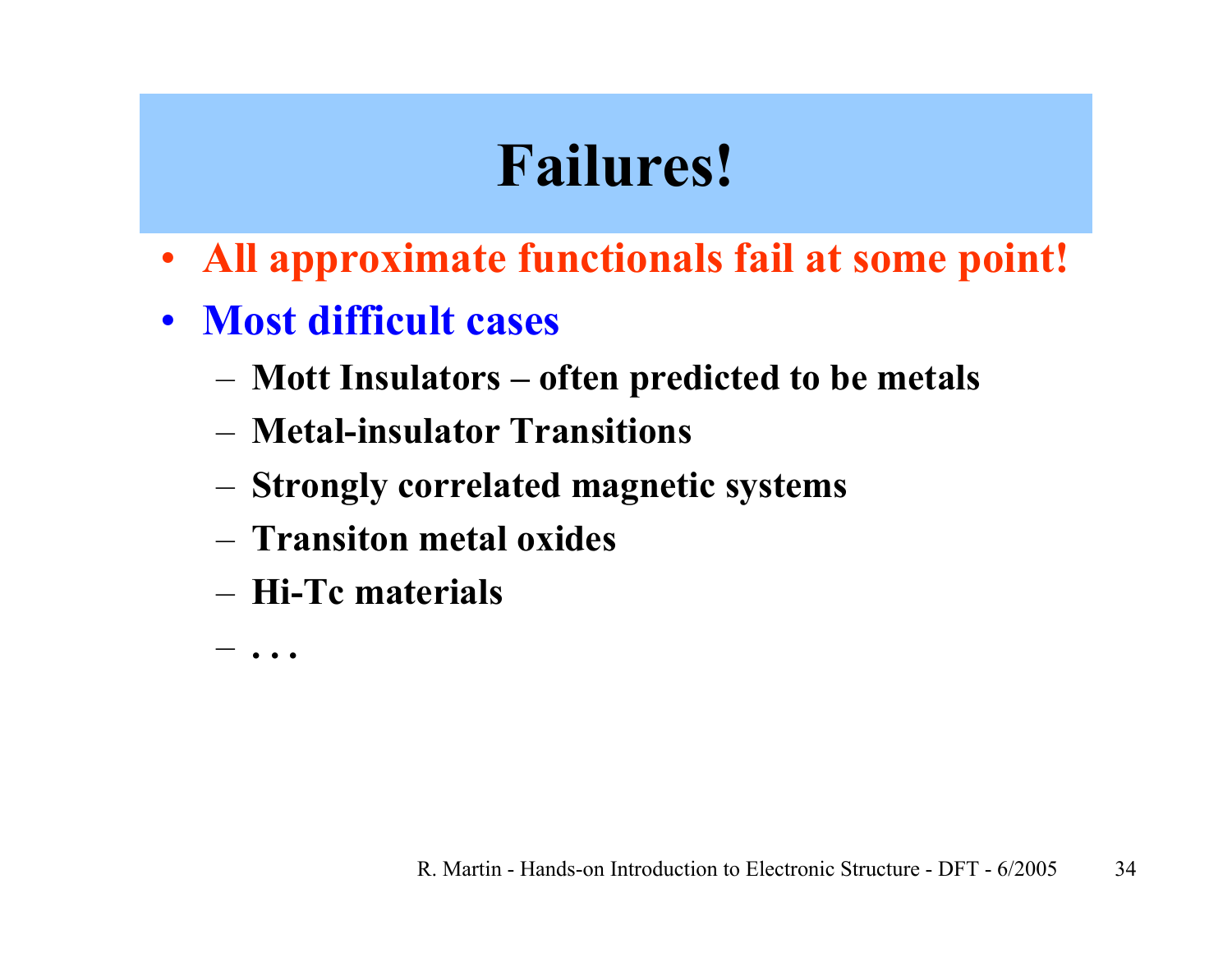# **Conclusions I**

- Density functional theory is by far the most widely applied "*ab intio* " method used in for "real materials" in physics, chemistry, materials science
- Approximate forms have proved to be very successful
- **BUT there are failures**
- No one knows a feasible approximation valid for all problems – especially for cases with strong electron-electron correlations